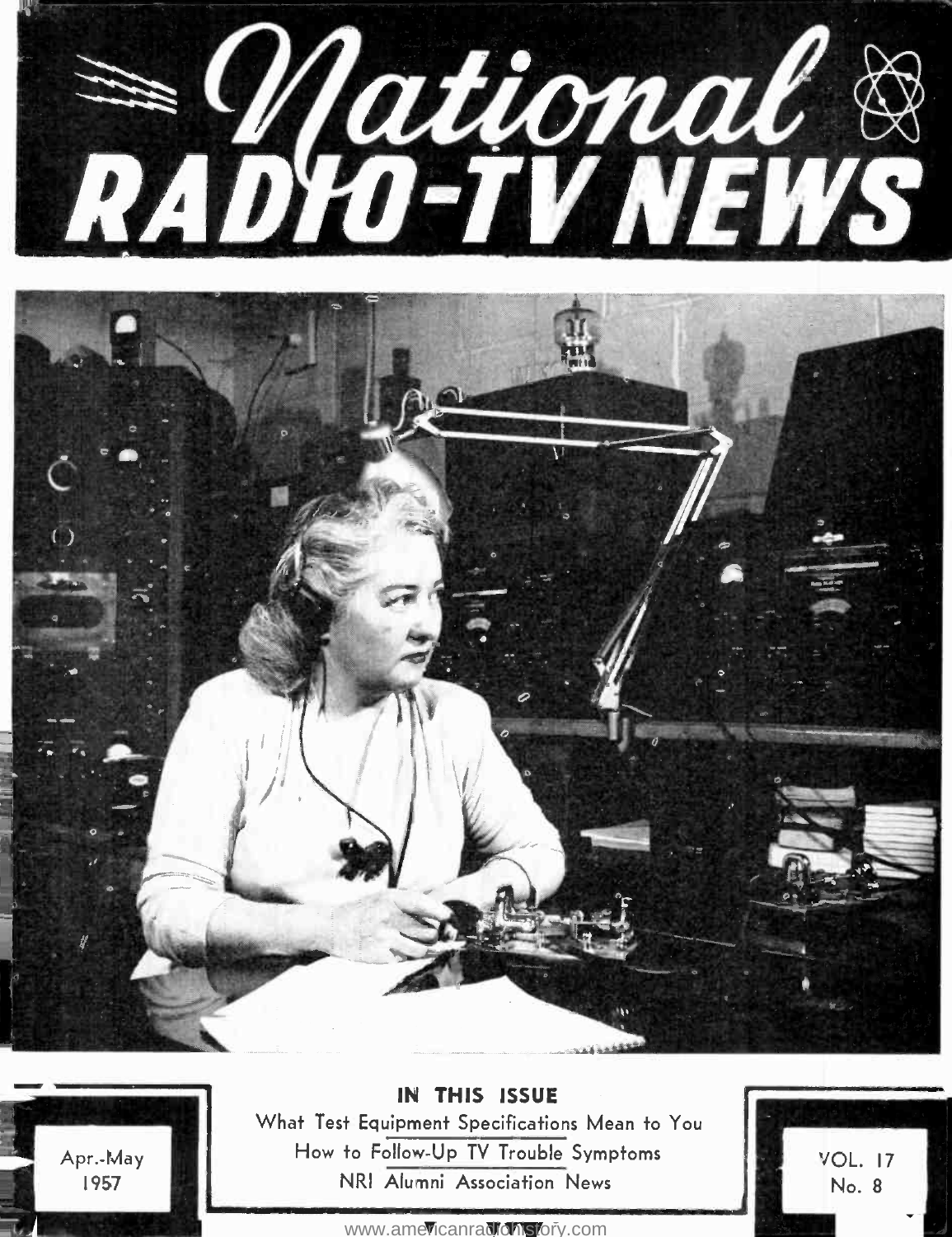

# Have Courage

Many people think of courage as a quality to be called upon only in time of physical danger.

There are other forms of courage, kinds that most of us have greater need of.

All of us have some degree of courage. We can profit by using it in our daily lives. Here are a few suggestions for applying it in day-to-day living.

- .... Have the courage to dream. The dreams of today can become the achievements of tomorrow.
- .... Have the courage to plan. No one wins success without some kind of a plan, any more than one can sail a ship without a rudder.
- .... Have the courage to try. Obviously, you cannot accomplish anything unless you try. You'll never know your own strength until you test it--and in the testing you'll increase it.
- .... Have the courage to be different and to dare. This is the pioneer spirit behind every new advance. Not many years ago automobiles were painted only one color: black. One manufacturer dared to paint his cars in different colors. His sales made history.
- .... Have the courage to grow. Grow in your job—always strive to do it better-and your opportunities will grow along with you.

You have the courage. Use it.

J. E. SMITH, Founder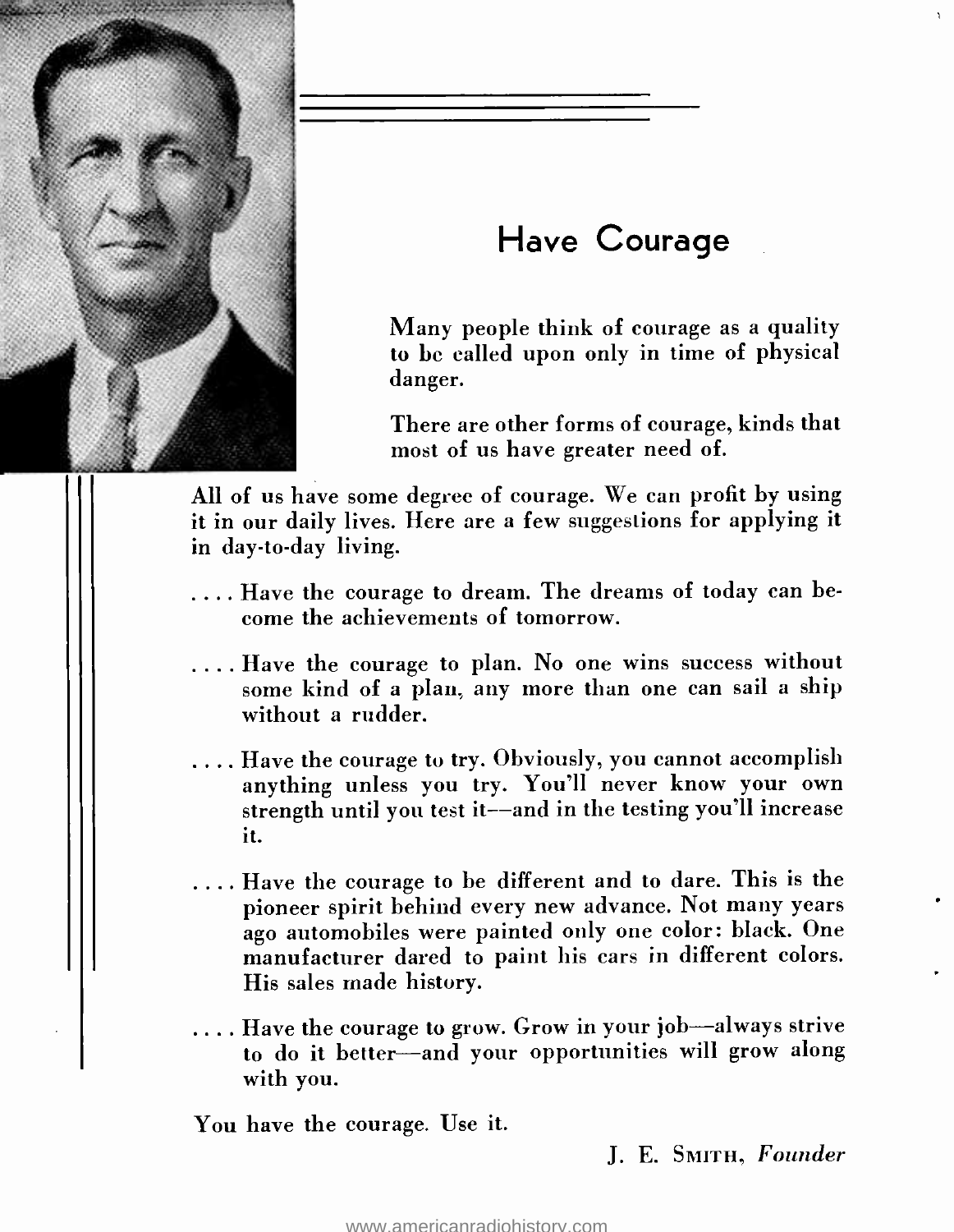# NATIONAL RADIO-TV NEWS

Theodore E. Rose, Editor J. F. Thompson, Associate Editor J. B. Straughn, Technical Editor L. L. Menne, Editor Emeritus

Published every other month by the National Radio Institute, 16th and U Sts., N.W., Washington 9, D. C. Subscription, \$1.00 a year. Printed in U. S. A. Second -class mail privileges authorized at Washington, D. C.



James J. Kelly

# WHAT TEST EQUIPMENT SPECIFICATIONS MEAN TO YOU

### By JAMES J. KELLY NRI Consultant

For every Radio servicing instrument made there specifications that should be used as a guide in<br>are certain specifications that tell exactly what determining the best instrument to purchase.<br>it will do and how well it wil it will do and how well it will do its job. Most advertisements and brochures about an instrument include some, if not all, of its specifications. To men first entering the field of electronics, specifications often appear as a myriad will be to you.<br>
of meaningless numbers and they are often over-<br>
looked. However, a thorough understanding of Before going into the individual instruments and the meaning of the specifications is very important to the man who is about to purchase a piece of test equipment.

In recent years, the trend in some advertising Without these instruments it would be difficult has been to emphasize the superficial features if not impossible to handle many servicing jobs, and eve-catching gadgets which and eye-catching gadgets which give no true indication of the ability of the instrument. Fortunately, there are basic specifications for instruments that tell precisely what the instrument when you have a considerable volume of busiwill do and how well it will do it. It is these

specifications that should be used as a guide in determining the best instrument to purchase. information you want from specifications, and this will enable you to judge for yourself the will be to you.

their specifications, let us set up two categories<br>and place the test instruments in them. In the<br>first category we will consider the instruments that are definitely needed in servicing work. Without these instruments it would be difficult if not impossible to handle many servicing jobs. In the second category, we will place the instrusary. These are instruments that you will want ness. Although you can get along without them,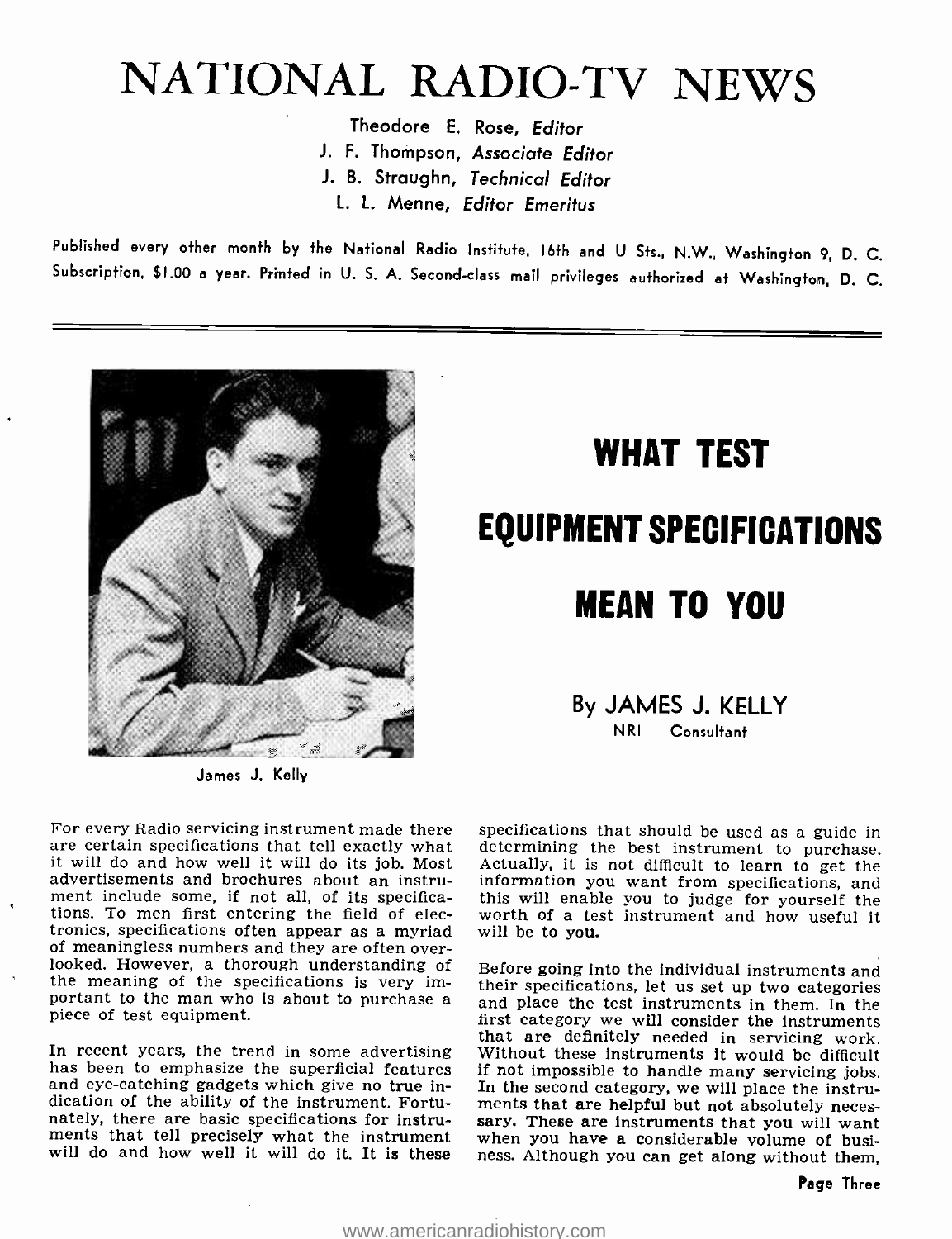they do speed up servicing jobs, and when you This system of measuring the sensitivity seems start getting a large volume of business, speed in servicing is important. Needless to say, the instruments you must have are those with which we are most concerned. These are the instruments that you should get first.

The most basic instrument of all is the one with is not affected by the voltage under test and is<br>which you make voltage, resistance and perhaps constant for each range of the meter. The rewhich you make voltage, resistance and perhaps current measurements. There are two basic types of Multimeters, as they are commonly called. The most popular is the Vacuum Tube Voltmeter (VTVM) and it has almost entirely re-<br>placed the older Volt-Ohm-Milliammeter (VOM). multiplied by the ohms-per-volt rating. The<br>placed the older Volt-Ohm-Milliammeter (VOM). multiplied by the ohms-per-volt rating. Th The chief difference between the two is that with the VOM, current from the circuit under test actually flows through the meter movement. The VTVM meter draws its current from a special vacuum tube which in turn is operated from the circuit being tested.

<sup>A</sup>low sensitivity VOM will be of little use in many measurements even though it would at first appear that the instrument can be used to do the job. The sensitivity of a VOM is a spec-



Simpson Model 260 VOMA

let us see exactly what this means and what depends on the basic range of the meter around which the inless current the meter circuit under test the greater its sensitivity and the less it will ter would need no cur-<br>rent to operate and con-<br>necting it to a circuit would cause no change in the circuit voltage.

The meters used in all VOM's deflect in accord- ance with the current that flows through their coils. From this we can draw up a system of indicating sensitivity in which we state how much current must pass through the coil to cause the meter to deflect to the full scale position. This sensitivity is important. The fact of the matter will give us an indication of the load put on is we are not really concerned with how small the circuit by the voltmeter. A particular meter might require 1 milliampere of current through its coil to cause it to deflect to the full scale position. We would call this a 1-milliampere the meter range is not low enough to measure movement. Another meter may require 10 mil-<br>t. The important thing is that the internal removement. Another meter may require 10 milliamperes of current for full scale deflection. This is a 10-milliampere movement. Clearly the sensitivity. More sensitive meters will have a meter that will deflect to full scale with only 1 greater internal resistance. This internal resistmilliampere of current is ten times as sensitive ance indicated by the ohms-per-volt rating is as the meter that requires 10 milliamperes of vitally important in determining in what circuits current.

simple to understand and to be accurate. Therefore you may ask, 'Why go to more complex systems of indicating sensitivity ?" The current drawn by the meter is variable because it depends on the amount of voltage being measured. The meter resistance, which loads the circuit, is not affected by the voltage under test and is sistance is given in terms of ohms per volt. This does not refer to the voltage being measured but to the range of the meter. The meter resistmultiplied by the ohms-per-volt rating. The higher the meter resistance the less loading there is on the receiver circuit. Therefore, the meter with the highest ohms per volt is the most sensitive.

ification of prime concern. Sensitivity is meas-<br>ured in ohms per volt; meter. If we wish to have 3 volts indicated by a<br> this tells us. Sensitivity ohms. If we wish to advance this voltage range<br>depends, on, the basic so that a full scale deflection of the meter instrument is built. The The internal resistance of a measuring device<br>less current the meter has then increased proportionately with the inmust take from the crease in the voltage range. You will notice that e-<br>circuit under test the when 3 volts is applied across the internal rechange actual circuit ohms, the current that will flow through the voltages. The ideal me- measuring device will be 1 milliampere in each If we wish to advance the range of the voltmeter so that a higher voltage will be indicated by a full scale deflection of the meter, the internal resistance of the measuring device must be increased proportionately. For example, let us suppose we have a meter with a 1-milliampere movement. This is a 1000 ohms-per-volt full scale deflection of the meter, the internal resistance of the measuring device must be <sup>3000</sup> ohms. If we wish to advance this voltage range dicates 30 volts, we must increase the internal resistance of the measuring device to 30,000 ohms. The internal resistance of a measuring device crease in the voltage range. You will notice that sistance of 3000 ohms and when 30 volts is applied across the internal resistance of 30,000 ohms, the current that will flow through the case which is the amount of current required for a full scale deflection of the meter.

> Since the number of ohms per volt is determined by the amount of current that the meter must have for full scale deflection, and the amount of current is in turn the factor that controls the sensitivity, we can measure the sensitivity in terms of ohms per volt.

> Now then, let us get to the big question of why sensitivity is important. The fact of the matter a quantity the instrument will measure. In normal servicing work there is no problem of attempting to measure a voltage that is so small the meter range is not low enough to measure sistance of the meter is in proportion to its sensitivity. More sensitive meters will have a vitally important in determining in what circuits the meter can be used.

Page Four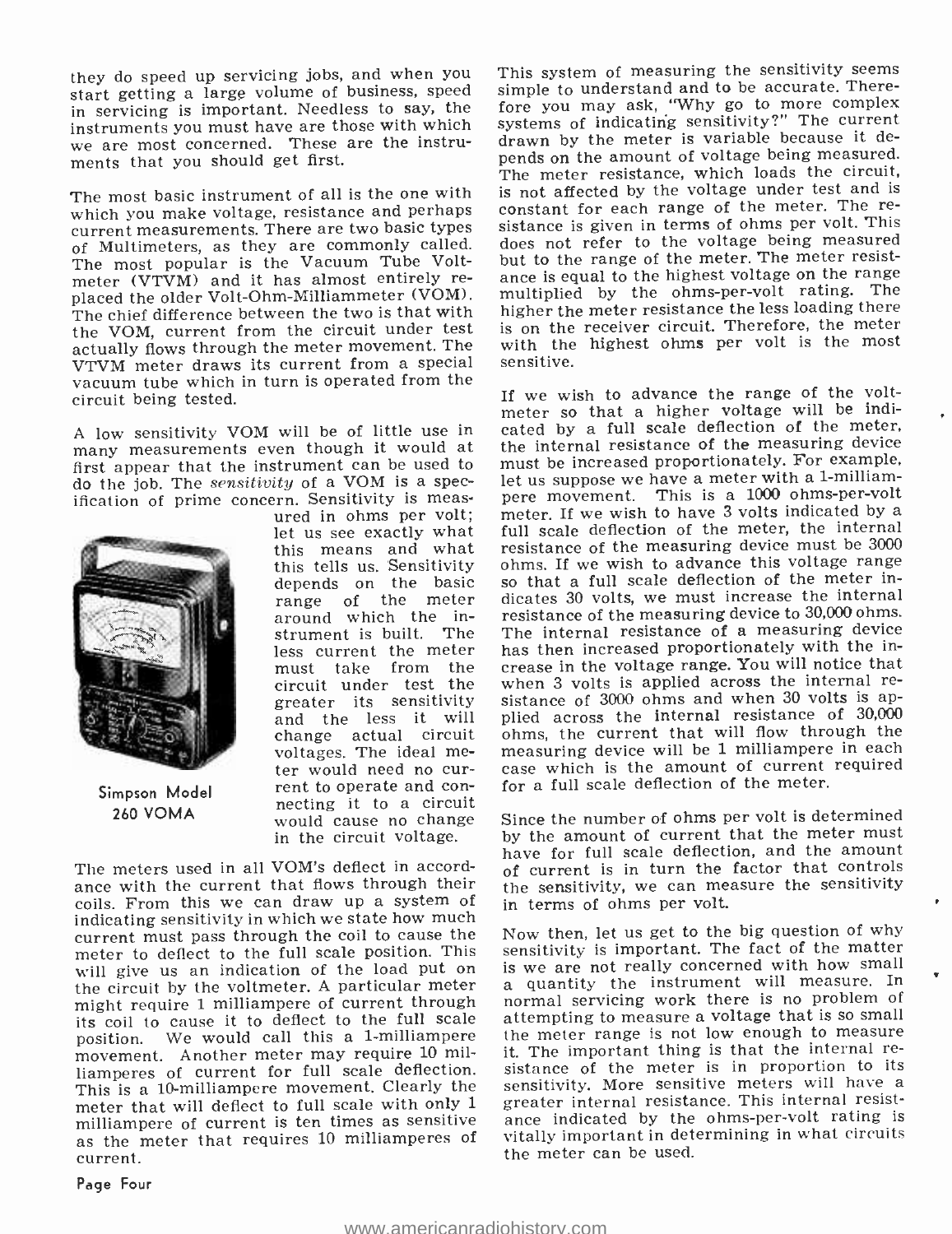

internal resistance of the meter. The basic law allel with the resistance that is normally between<br>for parallel circuits tells us that in any parallel point 2 and ground which is 190,000 ohms. By for parallel circuits tells us that in any parallel point 2 and ground which is 190,000 ohms. By circuit the over-all resistance will be lower than using the basic formula of parallel circuits we that of the smallest sing of an insensitive meter, its internal resistance with  $190,000$  ohms, the over-all resistance of the will be relatively low. If you attempt to measure parallel circuit will be 2950 ohms. Therefore, voltage in a circuit fed through a high value when the 1000 ohms-per-volt meter was convoltage in a circuit fed through a high value when the 1000 ohms-per-volt meter was con-<br>of resistance, you will be connecting the low nected across the grid of the i-f tube and ground, of resistance, you will be connecting the low nected across the grid of the i-f tube and ground, internal resistance of the meter across the cir-<br>the resistance of the meter across the cirinternal resistance of the meter across the circuit and causing a higher than normal flow of current through the series resistance. The over- all resistance of this parallel combination will be low, lower than the internal resistance of the meter. You will have greatly altered the vision that takes place across it is totally in-<br>resistance of the circuit in which you are at-<br>correct. As a result of this, any voltage measresistance of the circuit in which you are at-<br>tempting to make a measurement, and as a result, the circuit voltage will change because these conditions are completely worthless. As a<br>of the increased voltage drop across the series matter of fact, in this specific case connecting of the increased voltage drop across the series resistance. The voltage measurement that you make under this condition is of little use.

For example, let us look at the diagram of the Arvin Model 25 auto receiver shown in Fig. 1. This is a simplified diagram showing only the avc system. You will notice in the second detector -ave stage, that there is a voltage divider made up of resistors R7, R8, R9 and R10. This divides the ave voltage so that different voltages are applied to the grid circuits of the three con- trolled tubes. Let us suppose you wanted to measure the dc-avc voltage that is applied to the control grid of the i-f amplifier stage and you have a voltmeter with a sensitivity of only ple, we can see that there will be situations in 1000 ohms per volt. Since this voltage is quite which a meter with low sensitivity cannot be low, you must use the 3-volt range of the meter. used in When the 3-volt range of a 1000 ohms-per-volt circuit. When the 3-volt range of a 1000 ohms-per-volt meter is used, the internal resistance of the meter becomes 3000 ohms. Now then, when this

Never lose sight of the fact that when you con-<br>nect a voltmeter across a circuit you are ac-<br>resistance is in parallel with R9 and R10. So you<br>tually connecting an additional resistor across see, in making the voltage mea meter is connected from point 2, its internal resistance is in parallel with R9 and R10. So you allel with the resistance that is normally between find that when 3000 ohms is connected in parallel parallel circuit will be 2950 ohms. Therefore, the voltage divider was reduced to less than 2% of its normal value. This drop in the resistance between point 2 and ground will completely upset the voltage divider so that the voltage division that takes place across it is totally inurements that you take in the system under the low sensitivity voltmeter across the grid of the i-f tube and ground will result in the de voltage that is normally present here disappearing.

> Now let us look at this same circuit when we are using an extremely sensitive voltmeter with an input resistance of approximately 100,000 ohms. When we connect this meter into the circuit, we are connecting a resistance of 100K ohms across point 2 and ground. When 100K ohms is connected in parallel with 190,000 ohms, the over -all resistance of the parallel circuit becomes 66,000 ohms which is only a moderate change in over-all resistance. From this examwhich a meter with low sensitivity cannot be used in making measurements in a particular

A top quality VOM for servicing work will have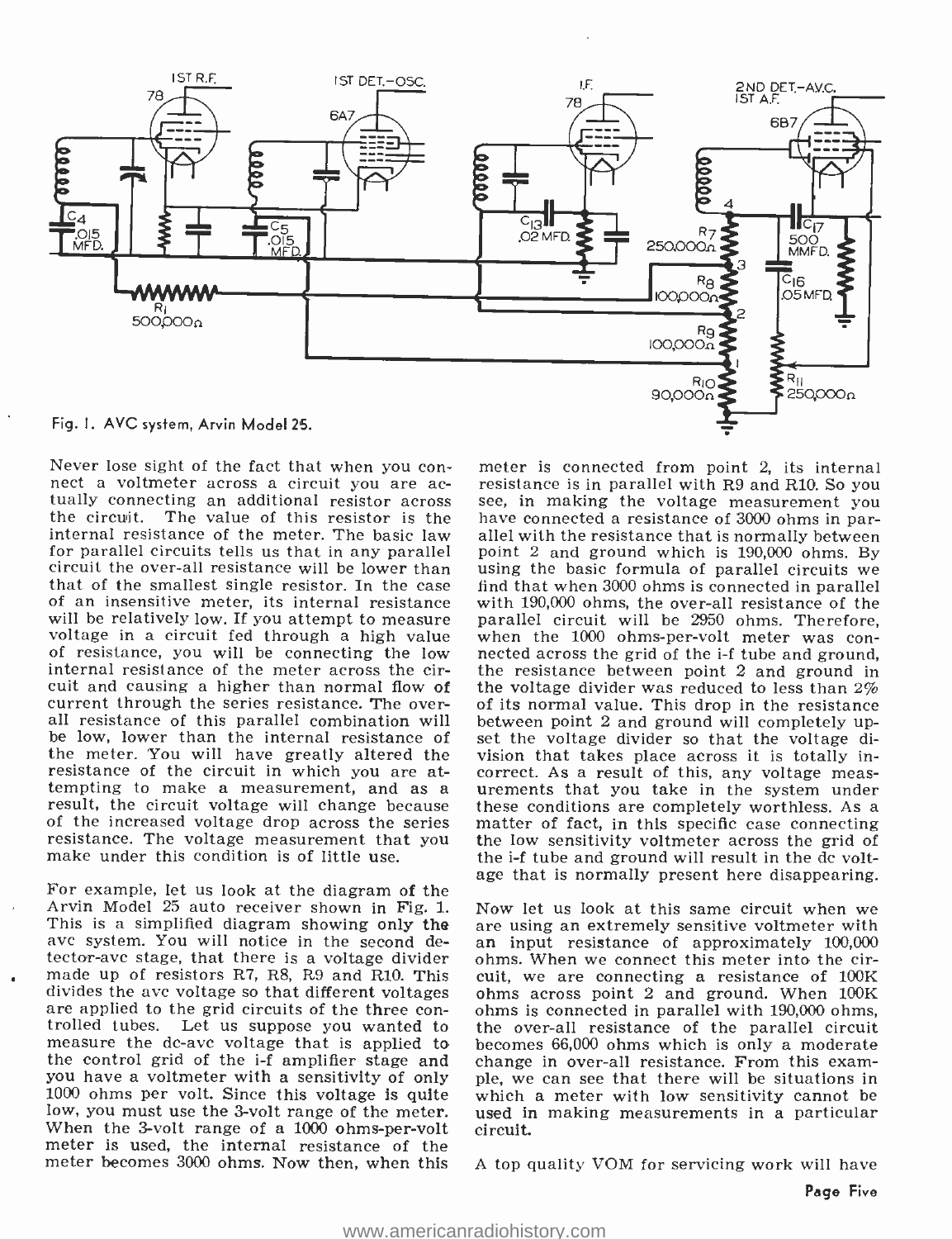a sensitivity of 20,000 ohms-per-volt. There are more sensitive instruments than this, but these are not generally used in service work. They to the grid circuit of a vacuum tube. The vacuum<br>are used in laboratories. There will be few in- tube is then used to drive the meter. Comparing are used in laboratories. There will be few instances in which this high sensitivity will not sensitivity of meters is lower than the dc sen- ment through a series resistance will tell us sitivity. You need not be concerned about this, much about the characteristics and specifications because you will seldom have need of measuring ac voltages in high impedance circuits. AC sen- sitivity is also measured in ohms per volt.

A VOM with a sensitivity of 10,000 ohms-per-volt is moderate in its sensitivity, and a sensitivity of 1000 ohms -per -volt is the minimum sensitivity that can be accepted for most Radio work. <sup>A</sup> 1000 ohms-per-volt meter will be limited in its use. In most circuits, the low sensitivity meter will not render the circuit completely inoperative. However, it will upset the normal balance of the circuit to some degree causing an appreciable variation in voltage which may suggest a defect that does not exist.

must consider. The meter should be capable of measuring voltages to at least 600 volts in several overlapping ranges. You can expect to meet voltages within this range in normal servicing work. Higher voltages can be measured with a special probe.

The specifications will give the resistances that on all ranges. the ohmmeter in the instrument is capable of measuring. There will be a maximum limit of resistance beyond which the meter cannot measure. The resistance range of a VOM will be. In the pest volumed can non-per-volume when<br>directly proportional to its sensitivity. The spec- used in the 3-volt range. From this it can be directly proportional to its sensitivity. The specifications will also tell you if the instrument seen that the outstanding characteristic of a will make decibel measurements. This type of measurement is of minor importance and a serviceman should not be influenced by the presence<br>or absence of a db scale. Another factor is the resistance of the meter no longer changes when<br>you change the meter range. There is no longer various current ranges that the instrument will handle. Because the busy serviceman will not take the time and trouble to make current meastake the time and trouble to make current meas-<br>urements the presence or absence of current ter, because in a VTVM we do not rely on the ranges is of little importance.

If the sensitivity of a VOM is not given, do not consider buying the instrument. VTVM sensitivity is constant regardless of the range used so with it the ohms -per -volt method of indicating sensitivity is not used. Do not consider an instrument to be a VTVM because no ohms -pervolt rating is given. Such an instrument is probably a 1000 ohms-per-volt VOM. A power cord you change the voltage rating. The instrument showing around the instrument does not mean it is a VTVM. You will know this only if the specifications state that the instrument is a VTVM.

In the past decade the vacuum tube voltmeter has come into prominence because of its very high sensitivity and has practically replaced the VOM. In a vacuum tube voltmeter the voltage under test is applied through a voltage divider to the grid circuit of a vacuum tube. The vacuum this to the basic voltmeter in which the voltage under test is applied directly to the meter moveof a VTVM.

In a conventional VOM, the sensitivity of the instrument depends solely on the quality of the meter movement. This is not so in a VTVM. Since the meter movement is separated from the voltage being measured by a vacuum tube, the rating of the meter movement no longer determines the sensitivity. A relatively inexpensive meter can be used in a vacuum tube voltmeter circuit, and the test instrument will still have high sensitivity.

In addition to the sensitivity of a VOM, there a sizable increase in sensitivity. This is definitely<br>are a number of other specifications that we songitivity we are primarily concerned with how Since the voltage under test is applied to the grid circuit of a vacuum tube, you would expect sensitivity we are primarily concerned with how much resistance the meter presents to the circuit in which the measurement is made. Meters with higher sensitivity present a higher resistance to the circuit and thereby draw less current from the circuit. We will find that the average VTVM has an inupt impedance of at least 11 megohms

> This impedance is considerably greater than the input resistance of 60,000 ohms which is present in the best VOM (20,000 ohms-per-volt) when seen that the outstanding characteeristic of a tivity. Since the meter is separated from the voltage under test by a vacuum tube, the input resistance of the meter no longer changes when a direct relationship between the voltage being measured and the internal resistance of the meamount of current flowing through the instrument to give an indication of the voltage present. A vacuum tube grid circuit responds to voltage alone. Instead of an ohms-per-volt rating, the sensitivity of a VTVM is referred to merely in terms of the input resistance. The higher the input resistance, the more sensitive the VTVM.

> In a VOM, the input resistance changes when you change the voltage rating. The instrument on the lowest voltage range. This situation is definitely not so in the case of a vacuum tube type voltmeter. Its internal resistance remains the same regardless of the voltage range. <sup>A</sup> typical vacuum tube voltmeter will have an internal resistance of 11 megohms when set up to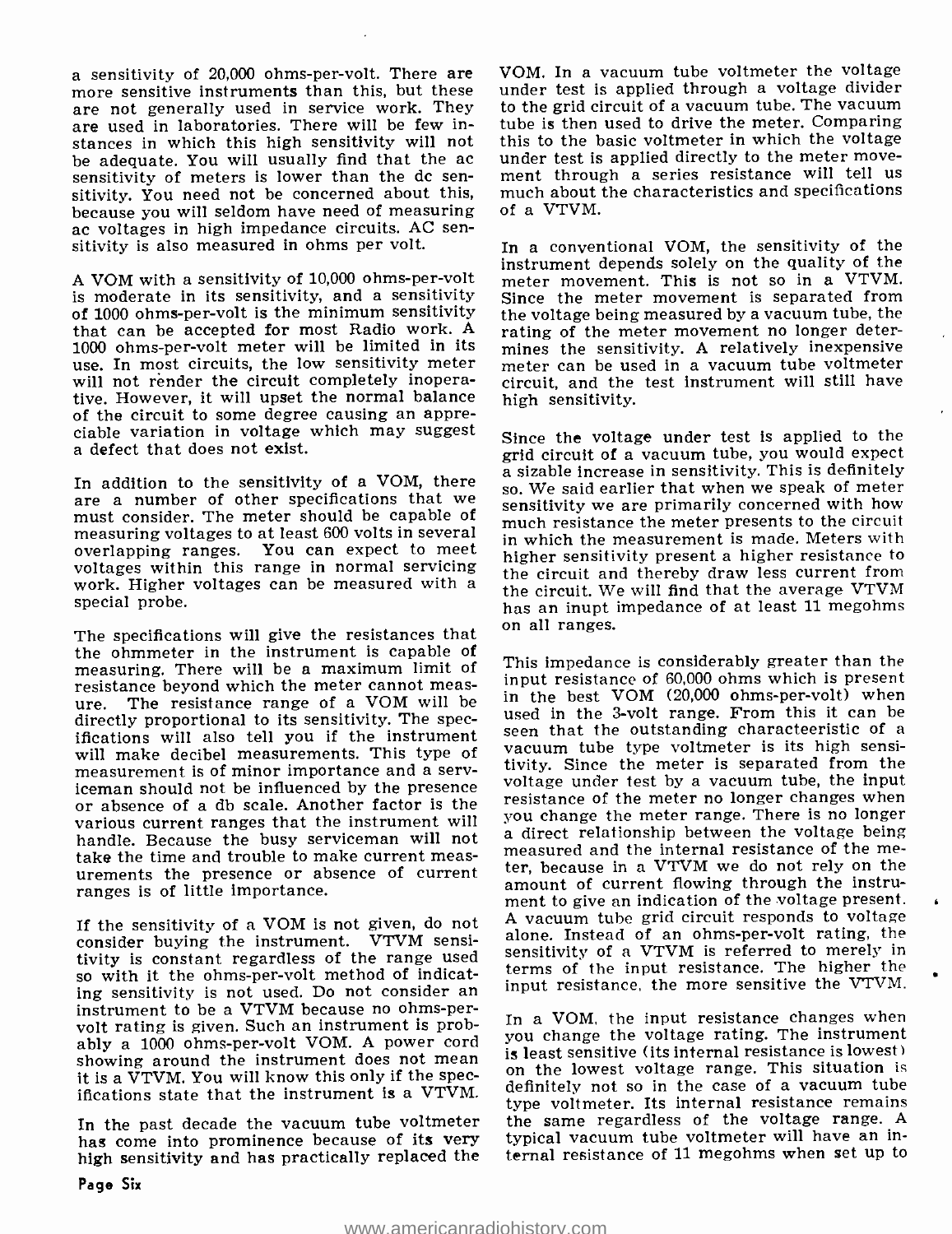operate in the 3 -volt range and will also have an internal resistance of 11 megohms when set up to operate on the 600-volt range.

The specifications for a VTVM will also tell you the various voltage ranges. Just as with the VOM, it is desirable that the instrument be ca-<br>pable of measuring voltages at least as high as<br>600 volts. The specifications also tell the ac<br>voltage ranges, and whether or not the instrument has a peak-to-peak scale in addition to an rms ac scale. Actually, this is of minor im-<br>portance. If an instrument has only an rms scale and you wish to know the peak-to-peak voltage all that is necessary is that you multiply the rms value by 2.8. If the ac voltage present is not a pure sine wave, the peak-to-peak value that you obtain by multiplication will be in error. This means that such an instrument cannot measure the various peak-to-peak voltages in TV receivers. For this purpose a cathode ray oscilloscope is used. Thus a peak -to -peak scale based on the rms ac scales is just an extra feature. There are special VTVM circuits which will measure peak-to-peak voltages with any wave There is one thing you should know about ac-<br>shape but the added expense is questionable since curacy ratings. They refer to the full scale range the cathode ray oscilloscope not only measures the voltage but also shows the wave shape and since you might have the correct voltage with the wrong wave shape, such a measurement could lead you away from rather than towards the trouble. However, don't turn down an instrument because it has a peak-to-peak scale be-<br>cause they can be useful.

VTVM specifications will indicate the various ohmmeter ranges. You will find that the max-<br>imum resistance that a VTVM will measure will variations of 10% or 20% from receiver to re-<br>be far higher than the maximum resistance that equiper are common. The main purpose be far higher than the maximum resistance that ceiver are common. The main purpose in meas-<br>a VOM will measure. This is to be expected uring a voltage is to see if there is no voltage or<br>since the VTVM is far more sensitiv since the VTVM is far more sensitive. You will be told whether or not the VTVM has a decibel scale. Ordinarily the more features the instru-<br>ment has, the better. However, little weight need be given to this in evaluating various instruments. The average serviceman has little  $\frac{V}{W}$  when used as ac meters there is a maximum and use for a decibel scale. A similar situation is a minimum frequency which the instrument can true of a zero center voltage scale. If a VTVM measure accurately. Little attention is given to does not have a special provision for zero center operation, this mode of operation can be obtained simply by bringing the indicator to the mid-scale  $20$  or 40 cycles, and the serviceman has little position with the zero control knob. A voltage need for measurements of frequencies below this. polarity reversing switch is a useful feature found in practically every VTVM. By use of this switch, you can measure either positive or negative voltage without reversing the test probes. This will allow you to leave the ground probe attached to the chassis on which you are working. Another useful but not essential feature<br>is whether or not the VTVM will measure current. Most VTVM's do not have provisions for measuring current. This is not important since you can always determine current by measuring the voltage across a resistor and using Ohm's Law.

In both VOM's and VTVM's an important feature is simplicity of operation. You will want to give full attention to the servicing job at hand and a minimum of attention to manipulating the test instrument. For example, it is best to have two test leads instead of three; the fewer scales on the meter face the better.

The balanced bridge circuit is the most stable VTVM circuit. The tolerance of the resistors in the instrument tell you the accuracy. Do not confuse accuracy with sensitivity. Sensitivity, which is the most important of the two, tells you how much the instrument will load down the circuit in which a measurement is made. Accuracy on the other hand tells how much error you can expect in the measurements. This is dependent primarily on the tolerance of the resistors used in the voltage divider and the meter accuracy. This is true in VTVM's and VOM's. If the instrument will measure within 5% of the actual voltage under test it is quite accurate for service work.

There is one thing you should know about acof the meter. If you are considering the 100-volt range of a  $\pm 5\%$  instrument, the greatest possible error is 5% of 100. To work this out multiply 100 by .05 which is equal to 5 volts. The error will be 5 volts *anywhere* on this range. The meter may read 5 volts higher or 5 volts lower than the actual voltage under test. Best accuracy is obtained when you use a range giving near full scale deflection. However, in service work this is of little importance. Due to the tolerance possible defect. Sensitivity is a much more important rating than accuracy.

VTVM's and VOM's also have frequency response. When used as ac meters there is a maximum and the minimum frequency because virtually all instruments will measure frequencies as low as need for measurements of frequencies below this. If it is frequently necessary to measure rf voltages, you should use an rf probe with the meter and not rely on the instrument by itself to make the measurement. All basic instruments will have a tendency to be inaccurate at high rf frequencies. Moreover, the input capacity of the VTVM or VOM will have a bad effect on rf circuits in which measurements are made.

A frequent question asked today is "Which is the best instrument, a VOM or a VTVM ?" By considering the specifications and the basic principles of operation, we can see that each instru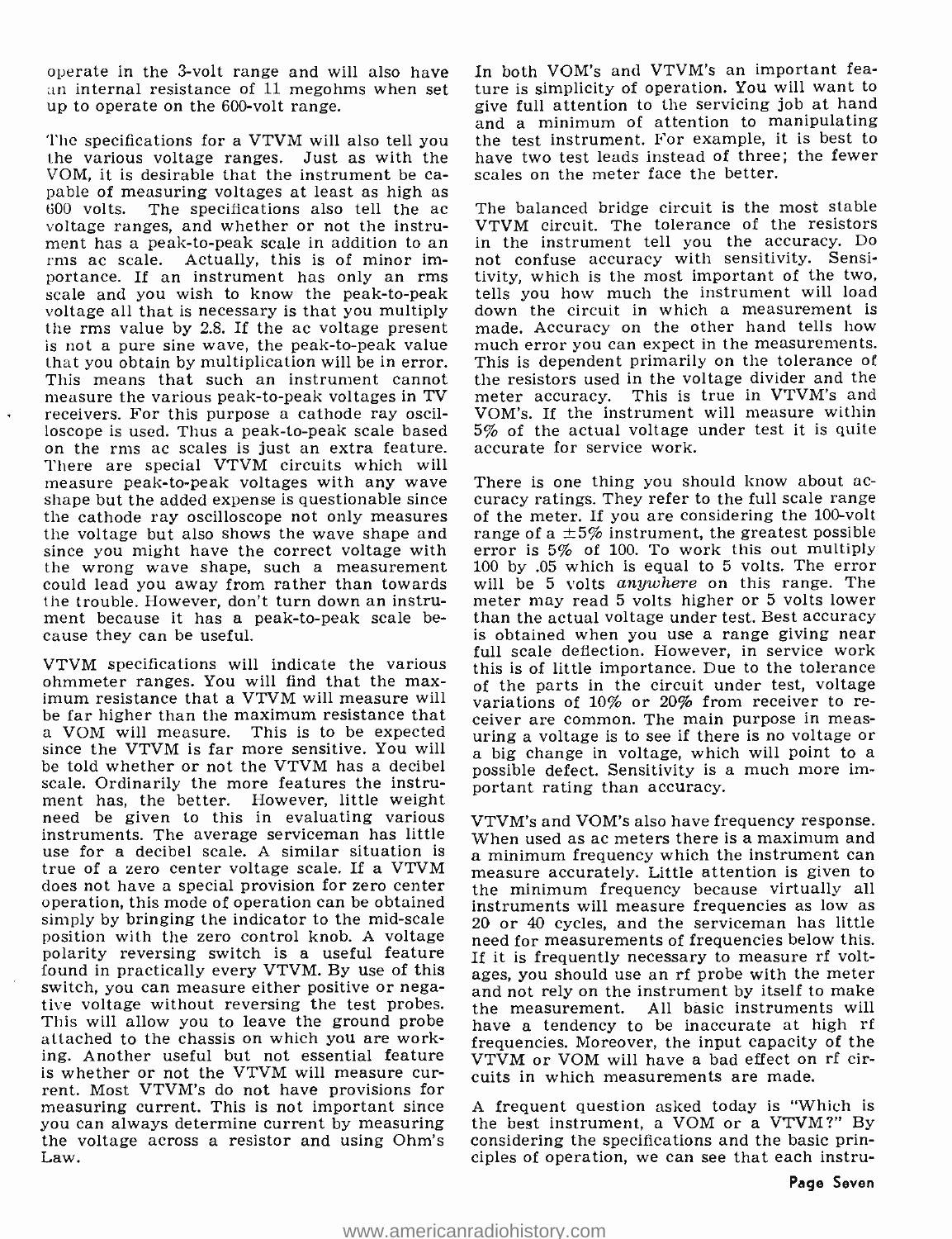ment is best suited for a particular type of work.<br>The VOM is highly portable. There is no power<br>cord to get in the way or necessity for a power<br>outlet. No warm-up time is required and no<br>preliminary adjustment of the mete

The prime advantage of the VTVM is its very high sensitivity. This is particularly desirable when work-<br>ing in many high impedance TV cir-<br>cuits, avc. and and grid circuits. Also, the VTVM cannot be seriously damaged by improper use, whereas im-<br>proper use of a VOM can result in the very expensive milliammeter being burned out. These factors point out that the<br>VTVM is a more desirable instrument in situations where it will re-<br>main on one work-



Model 56 NRI Professional TV Oscilloscope

used. A printed circuit makes the kit easier to assemble. However, it also makes the instrument much more difficult to repair in the event that amplification that the signal at some frequency<br>it becomes defective. The use of the printed will receive to the minimum amplification at it becomes defective. The use of the printed circuit has little bearing on the performance of the instrument.

servicing to Television servicing, the oscilloscope bels. The variation in amplification in a good<br>becomes very essential. A loudspeaker will give  $\frac{1}{\frac{1}{\sqrt{2}}}$  oscilloscope should not be greater than 3 decibels<br>no sa the oscilloscope must be called upon for signal tracing; it will give a visual display of the signal. Not only is the oscilloscope important in check-Not only is the oscilloscope important in check-<br>ing circuits in which the video signal is present, has a frequency response within 3 decibels from<br>but it is even more important in checking the  $10$  cycles to 4.5 megacycl sweep and synchronizing circuits. You are not that signals whose frequency is above 4.5 mega-<br>only concerned with the presence of signal in cycles will not be passed. However, it does mean only concerned with the presence of signal in cycles will not be passed. However, it does mean these circuits but also the waveform of the signal. that the amplification that these signals receive Only an oscilloscope will show you the shape of will be considerably less than the amplification the voltage present. the voltage present.

An oscilloscope has numerous characteristics Page Eight

that must be considered. All of these characteristics are described in the specifications for the instrument. Here again a prime consideration is<br>the sensitivity. However, the sensitivity of an oscilloscope gives no indication of its input<br>impedance. The input impedance of an oscilloscope is described independently of the sensitivity. The input impedance of an oscilloscope<br>will be lower than that of a VTVM. When we<br>speak of sensitivity in an oscilloscope we are<br>referring to how small a signal can be displayed<br>on the instrument. We measure this i of volts per inch. In other words, how many volts of signal is required to cause a 1 -inch deflection on the screen of the oscilloscope. The smaller the voltage required for a 1-inch deflection, the more sensitive the instrument. Good<br>oscilloscopes for TV servicing should have a sensitivity of 35 millivolts (.035 volts) per inch or less. The NRI Professional Wide-Band TV Oscilloscope for example has a sensitivity of 14 millivolts per inch. In all cases, we are speaking in terms of rms volts and not peak-to-peak volts. Oscilloscopes can give an indication of extremely low voltages because they contain amplifiers through which the signal must pass before being applied to the cathode ray tube.

main on one work-<br>bench and there is little need for portability, the would take place, and the display on the cathode ray tube screen would be distorted ac-<br>In the case of VTVM's sold in kit form, you cordingly. Flatness of response is measured in<br>will be told whether or not a printed circuit is decibels. This is simply a special When the serviceman progresses from Radio than 40 per cent greater than the minimum,<br>servicing to Television servicing, the oscilloscope hole The waite the comparison of the two is 3 deci-Another highly important factor is the frequency response. This does not merely tell us what<br>frequencies will be handled by the instrument, but more specifically what frequencies will be handled uniformly. It is desirable that the instrument not only be capable of handling certain<br>frequencies, but also that it handle them equally well. If the instrument passed some frequencies tion would take place, and the display on the cordingly. Flatness of response is measured in decibels. This is simply a special method of comresponse is, we merely compare the maximum amplification that the signal at some frequency<br>will receive to the minimum amplification at<br>some point within the scope frequency range.<br>When the maximum amplification is no more oscilloscope should not be greater than 3 decibels throughout the frequency range if the frequency response is to be essentially flat.

> For example, a top quality oscilloscope such as has a frequency response within 3 decibels from 10 cycles to 4.5 megacycles. This does not mean will be considerably less than the amplification the instrument. Beyond 4.5 megacycles, the variation will be greater than 3 decibels. A video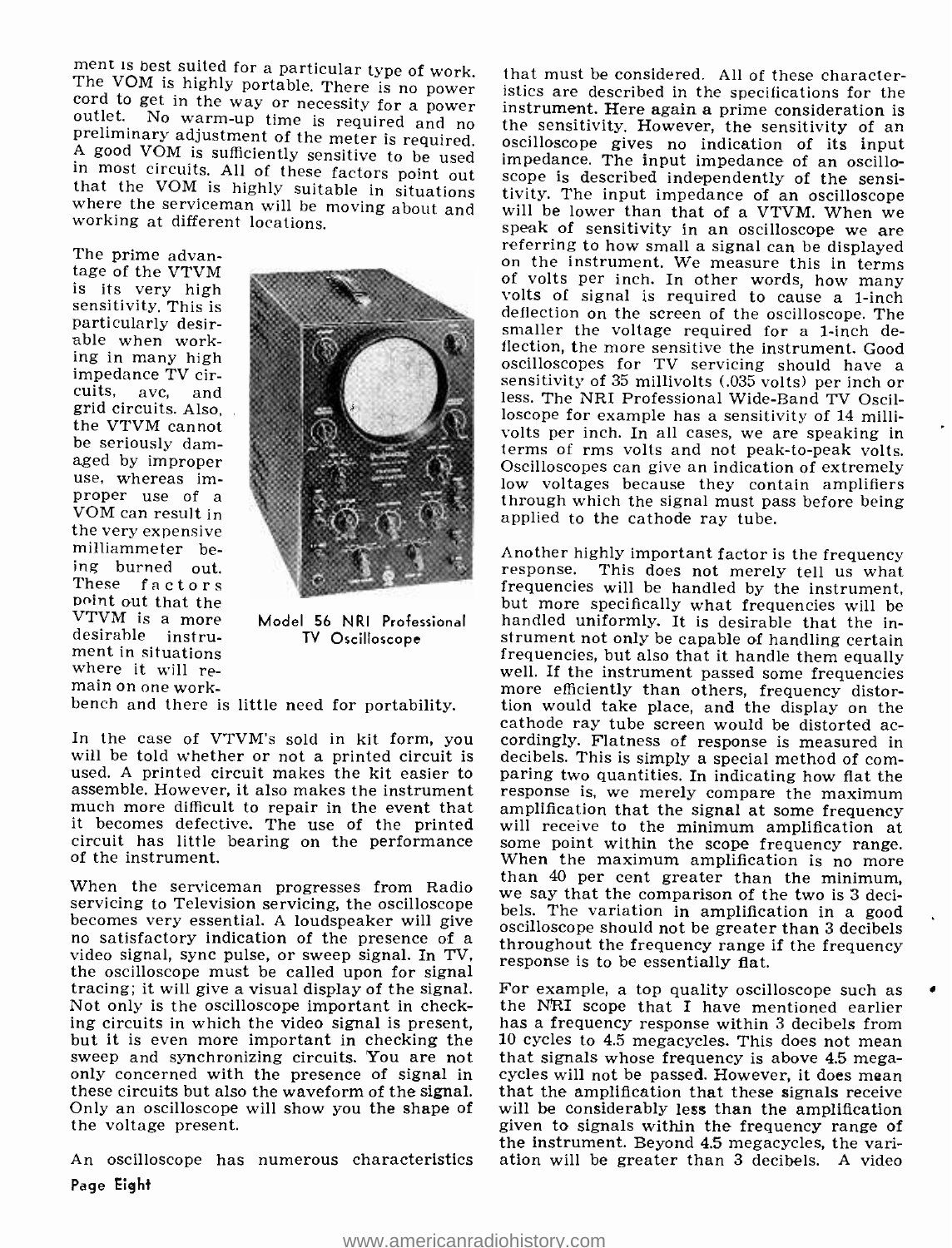(television) signal will have frequencies as high the signal at the output of the signal generator as 4.5 megacycles. If an oscilloscope is to display is the actual frequency being created in the os-<br>video signals without cycles. Some oscilloscopes will have frequency not be the same as the frequency of the oscillator responses that are short of 4.5 megacycles. If the within the signal generator, it will be a harresponses that are short of 4.5 megacycles. If the within the signal generator, it will be a har-<br>oscilloscope has a frequency response of at least monic. The second harmonic, which is most often one-half megacycle, it can be used in television<br>work. However, the frequency response of the mental. Thus if the signal generator is set to work. However, the frequency response of the instrument tells us that it will distort the signal. In produce a frequency In regard to distortion, it is also desirable that of 30 megacycles it is the oscilloscope have a pus the oscilloscope have a push -pull output stage. The even harmonic distortion is reduced appre- ciably by the use of a push -pull stage.

For television work, it is very desirable that than fundamentals. the sweep circuit can be adjusted either to the vertical or the horizontal frequencies of the television signal. This means that it must be able<br>to go down to 60 cycles and up to 15.750 cycles.  $\frac{1}{2}$  authur A number of Virtually all commercial oscilloscopes have frequency responses in excess of these limits.

There are, of course, numerous other factors about an oscilloscope indicated in the specifica-<br>tions, but sensitivity and frequency response are use. Unfortunately,<br>the foremost and the specifications that should this information is be considered in selecting an oscilloscope.

he is to align a set, either Radio or Television. Alignment can seldom be done without this instrument. For general servicing work, the re-<br>quirements on the quality of a signal generator<br>portant. It is figured for the highest frequency are not as stringent as those on the other instruments that we have discussed thus far. There tional factors to look for in a signal generator are are just a few factors that must be taken into<br>that both modulated and unmodulated signals account in determining what a signal generator will do for you. Most of these factors are readily apparent.

range of frequencies which the instrument will cover. It is obviously desirable that the instrucover. It is obviously desirable that the instru-<br>ment will go down to 200 kilocycles which takes sential in a service shop, and since this is so we<br>in the i-f frequencies of some automobile broad-<br>will not consider them a in the i-f frequencies of some automobile broadcast receivers. The high frequency limit of the signal generator is the item to which special at-<br>tention should be given. In signal generators not<br>intention should be given. In signal generators not<br>tention they first enter Radio work is the tube<br>intended for Televisio intended for Television work, the maximum frequency produced may be below 30 megacycles. A or not a tube tester is an essential instrument. signal generator should go to at least 65 mega-<br>cycles if it is to be used in Television alignment. It is not necessary for the signal generator to<br>This brings us to the fact that in modern servicing<br>in Television alignmen produce frequencies in the Television broadcast<br>band, since signal generators are seldom used to<br>with a tube tester but by substitution. The servband, since signal generators are seldom used to align the front end of a TV set. It is the television i-f frequencies that are necessary.

harmonics. When I say going to the frequency in fundamentals I mean that the frequency of

is the actual frequency being created in the oscillator within the signal generator. In some cases, the output of the signal generator will not be the same as the frequency of the oscillator within the signal generator, i

are always weaker

The next important<br>item to consider is the<br>output. A number of signal generators<br>that have been tried have been found to have very low output<br>which limits their<br>use. Unfortunately, seldom included in



Model 89 NRI Prof. AM-FM-TV Signal Generator and Marker

The next item that falls into the category of the specifications of an instrument. The best pro-<br>essential test instruments is the signal genera-<br>tor. A serviceman will need this instrument if instrument is<br>hould go to at reliable source. The output of the instrument<br>should go to at least .1 volt (100 millivolts). For<br>TV alignment, 1 volt is desirable.

on each range just like a VOM or a VTVM. Additional factors to look for in a signal generator are that both modulated and unmodulated signals are available and there are two attenuators, coarse and fine.

The first and most obvious characteristic is the erators such as square wave generators, tele-<br>range of frequencies which the instrument will vision linearity generators, etc. However, these There are, of course, numerous other signal gen-

It is desirable that the signal generator go up to the tests it by substituting a brand new tube in its to 60 megacycles in fundamentals and not in place. This practice is particularly prevalent in One of the first items that many men think of iceman instead of having a tube tester has a<br>complete stock of tubes that he expects to en-TV service calls. Most technicians carry a full  $(Continued on page 23)$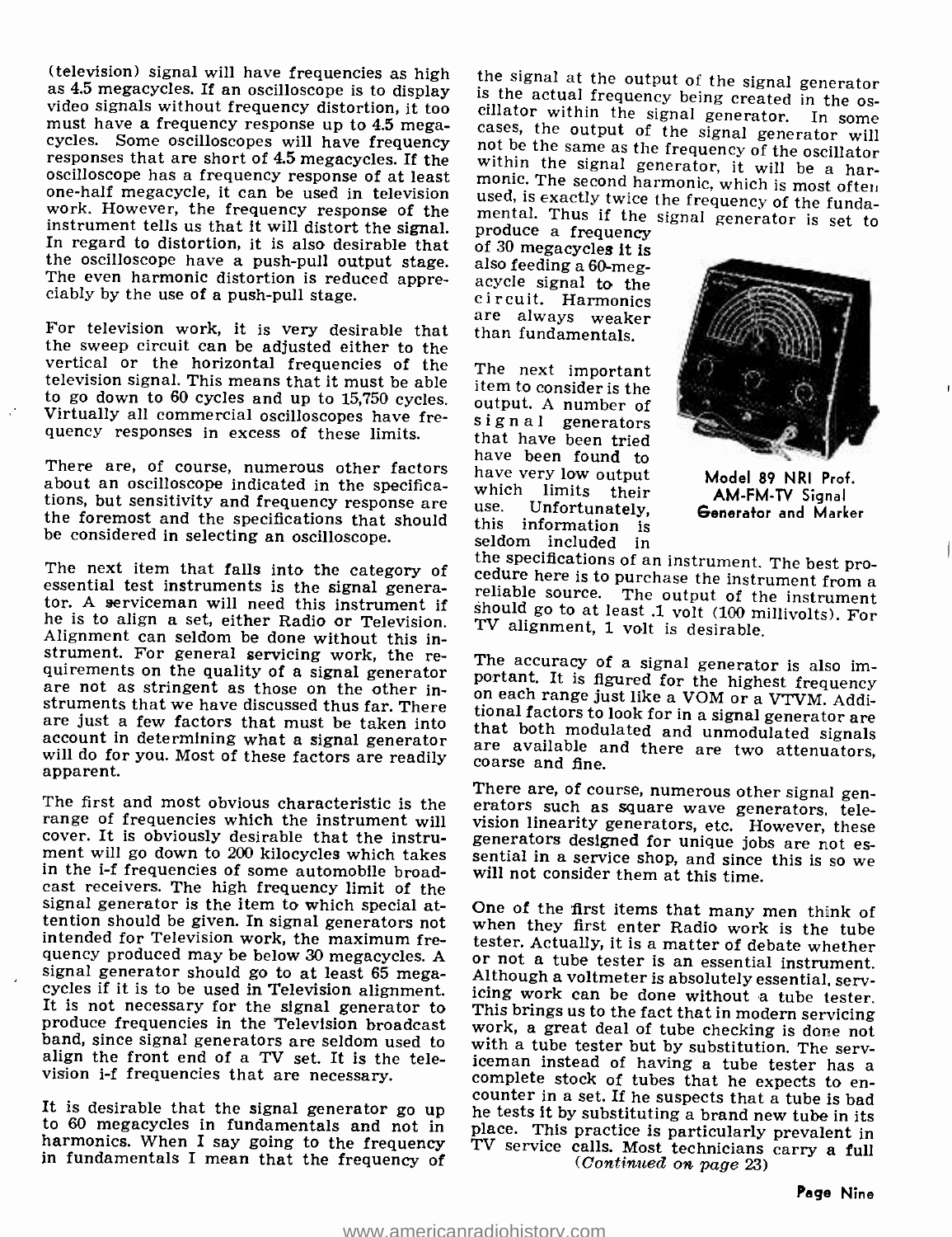How To Follow-Up

# TV Receiver Trouble

# Symptoms

### By JOE SCHEK

NRI Consultant

The successful and experienced service technician strives to develop a direct, fast approach driver blade to contact a support bracket. Then in servicing television receivers. To do this he must be thoroughly familiar with the probable enough to the picture tube high voltage connec-<br>causes of various symptoms so he can concen- tion to permit an arc to jump across the gap.<br>trate his efforts on the defective st than in radio work but this is not an aimless trial of new parts. From his knowledge of TV circuitry the serviceman knows that a certain defect in a certain part will result in a particular trouble. A new part is often tried because when operating voltages are not applied, routine tests may not show up the part defect. This test procedure requires an adequate stock of replacement move the picture tube socket (hold the tube parts. Here we will discuss general troubleshooting steps as determined by analyzing the symptoms and using effect-to-cause reasoning.

#### Sound, but No Raster

Lack of high voltage is the most common cause for no raster on the picture tube. The development of high voltage depends on proper functioning of the following stages that comprise the sweep section; horizontal oscillator, horizontal output, high voltage rectifier, and the damper stages. The usual arrangement of these stages is shown in Fig. 1.

For good over -all performance of these circuits the  $\bar{B}$  + output from the low voltage supply must be normal. In this case the low voltage supply furnishes 250 volts.

Making top chassis tests first is easiest and may uncover the cause of the circuit trouble. Check to see that all filaments glow and that the ion trap has been correctly set. Test for



Joseph Schek

picture tube high voltage by using a long screwslide the blade along until the end is close enough to the picture tube high voltage connec-A normal arc here, is usually about one -quarter of an inch long. Should a strong arc be evident then suspect either the picture tube or incorrect voltage on the various picture tube electrodes. Figs. 2A and 2B show the circuits normally found in the picture tube signal and low voltage supply systems.

To check the picture tube circuits carefully rebase to resist the socket pull) and measure the tube cathode voltage at socket pin 11 and grid two which is socket pin 10. Place the meter positive test lead in the socket hole and the negative test lead on the chassis to take these measurements. Normally, the voltage at grid two should be about twice that at pin 11.

Excessive voltage at the cathode will increase the negative control grid to cathode voltage and prevent the electron beam from reaching the screen. Either excessive or insufficient cathode voltage will be a result of a shorted input video coupling condenser or a faulty video amplifier output tube.

When there is no high voltage between chassis and the picture tube anode, substitution of the horizontal sync and sweep tubes as well as the high voltage rectifier tube in Fig. 1 is your next step. Unfortunately, a tube checker is not always reliable when checking the tubes in these circuits. The set itself, therefore, becomes the tube checker and the set response will indicate

Page Ten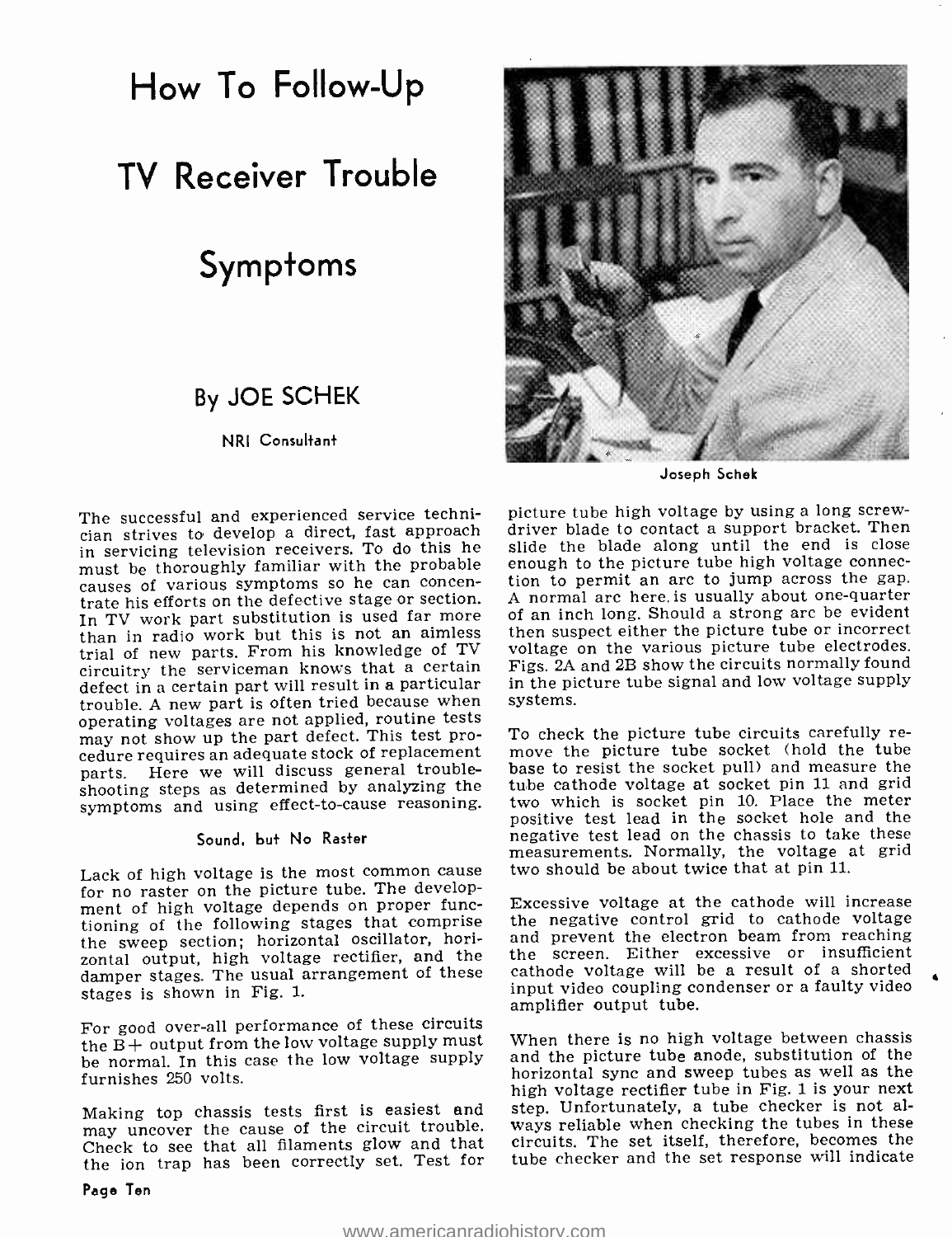

FIG. I. The sync and sweep circuits of a typical TV receiver.

to horizontal sweep tube substitution, do not overlook the low voltage rectifier, video output ponents shall be checked next. Incidentally, if<br>and sync discriminator tubes. A weak rectifier the set you are servicing is a 17-inch Motorola,<br>(tube or selenium) will fail voltage for the horizontal sweep system and the high voltage will be low or absent entirely. A faulty video output tube may increase the picture tube bias and cut off the electron beam. Remove the set chassis and expose its circuit A faulty sync discriminator tube may prevent wiring. If necessary, use wood blocks as supthe oscillator circuit from functioning. When ports when tilting the chassis over on its side. tube and, if necessary, fuse substitution does not Turn the set on and set the voltmeter for a<br>produce either high voltage at the picture tube – negative dc voltage with the Range switch set

 $\overline{1}$ 



FIG. 2A. Capacitively -coupled picture tube showing brightness control.

the condition of the replaced tube. In addition anode or an arc at the high voltage rectifier<br>to horizontal sweep tube substitution, do not plate cap then circuit operation and circuit comanode or an arc at the high voltage rectifier ponents shall be checked next. Incidentally, if the set you are servicing is a 17 -inch Motorola, across the horizontal yoke winding and located immediately behind the cardboard yoke cover.

produce either high voltage at the picture tube in negative dc voltage with the Range switch set<br>to 100 volts or its closest equivalent. Tempowiring. If necessary, use wood blocks as sup-Turn the set on and set the voltmeter for a rarily remove the horizontal output plate cap<br>and measure the bias voltage across the grid<br>leak of this stage. This resistor is R436 in Fig. 1.<br>In seeking to localize the stage that has the<br>circuit defect, this key measure important in indicating whether the trouble lies



FIG. 2B. Basic low voltage full-wave rectifier circuit. Page Eleven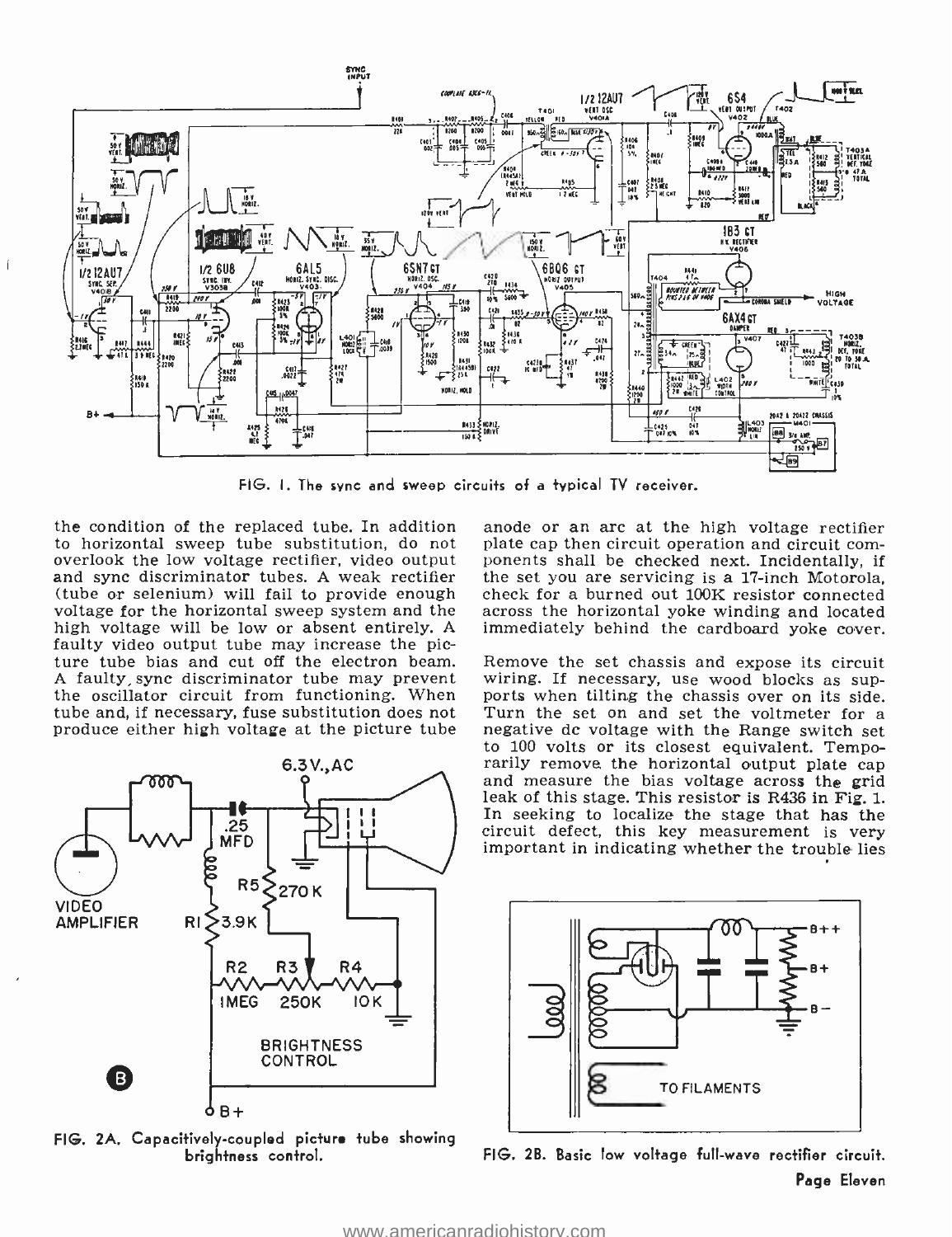in the horizontal oscillator stage or in the horizontal output circuits. This output drive voltage can only be supplied when the horizontal oscilcan only be supplied when the horizontal oscil-<br>lator is operating properly. Normal voltages the symptoms will be: normal  $%$ -inch arc at may vary between 20 and 30 volts negative; no voltage will be present if the horizontal oscillator is not working.

If there is normal drive voltage across the hori-If there is normal drive voltage across the hori-<br>
zontal output grid leak then take another drive voltage rectifiers. Typical high voltage doubler voltage reading with the horizontal output plate



FIG. 3. A voltage doubler circuit.

possibly a defective yoke is killing the high nected) proceed to test the circuits and comvoltage. Unless you have access to a flyback ponents that make up the horizontal oscillator and yoke tester, substitution of these p the only positive way of checking their condition. Other possible power failures that should be thoroughly tested in the horizontal output stage<br>include the screen resistor, screen bypass con-<br>denser and cathode resistor. These parts are<br> $Fig. 1$ .<br>The damper circuit includes the horizontal<br>linearity coil R403 and its Fig. 1.

The damper circuit includes the horizontal linearity coil R403 and its boost condensers C425 and C426. Carefully inspect the coil for evidence of overheating or an open circuit and check the<br>condensers for a possible short. Since the voltage developed across the boost condensers will con-<br>tribute to the proper voltage for the horizontal<br>output, keep in mind that an open boost condenser will reduce the normal horizontal output<br>voltage.

coupled to the flyback transformer. Only when high voltage is present in the flyback will suffihigh voltage is present in the flyback will suffi- coded or marked value. As an example, you may<br>cient filament power be available for the rectifier - find a resistor marked a**s 10K** measuring 1 meg filament. Note that should R441 open, no current will flow in the rectifier filament.

Page Twelve

Some high voltage rectifier circuits use a 500K to 1-meg filter resistor in series with the picthe high voltage rectifier plate and rectifier filament glow but no picture tube anode voltage.

cap replaced. If the drive voltage decreases a common trouble with these circuits consists<br>more than half, then you can be reasonably of failures in the high voltage filter condensers<br>certain that a defective flyback tran Frequently you will come across high voltage and tripler circuits are shown in Figs. 3 and 4. A common trouble with these circuits consists of failures in the high voltage filter condensers and the high value isolating resistors. These resistors, R2 in Fig. 3 and R1-R2 in Fig. 4, generally have a value of 2 megohms. Though a defect in these parts may not show up in normal testing, it is accepted service procedure to try new parts to find the condition of each suspected filter condenser and isolating resistor. The symptoms if a defect exists in these resistors and con-<br>densers would be normal horizontal output grid<br>drive and a fairly respectable arc at the plate<br>of the first high voltage rectifier which con-<br>nects directly to the flyback tra ever, there will be very little high voltage at the plate cap of the next high voltage rectifier tube. With these symptoms, you should strongly suspect either one or all of the filter condensers as well as the isolating resistor. Substitution of the defective parts will restore high voltage.

> Returning to the horizontal oscillator stage in Fig. 1, should no drive voltage be present across R436 (with or without the 6BQ6 plate cap constage. An open in any of the following plate



FIG. 4. A voltage tripler circuit.

All high voltage rectifier filament circuits con-<br>sist of several turns of well-insulated wire remove plate voltage. When testing resistors,<br>coupled to the flyback transformer. Only when be on the lookout for a change from loads-L401, R428, R432 and R433-will disable remove plate voltage. When testing resistors, or more. When you do, don't suspect your ohmmeter-install a new resistor. When the hori-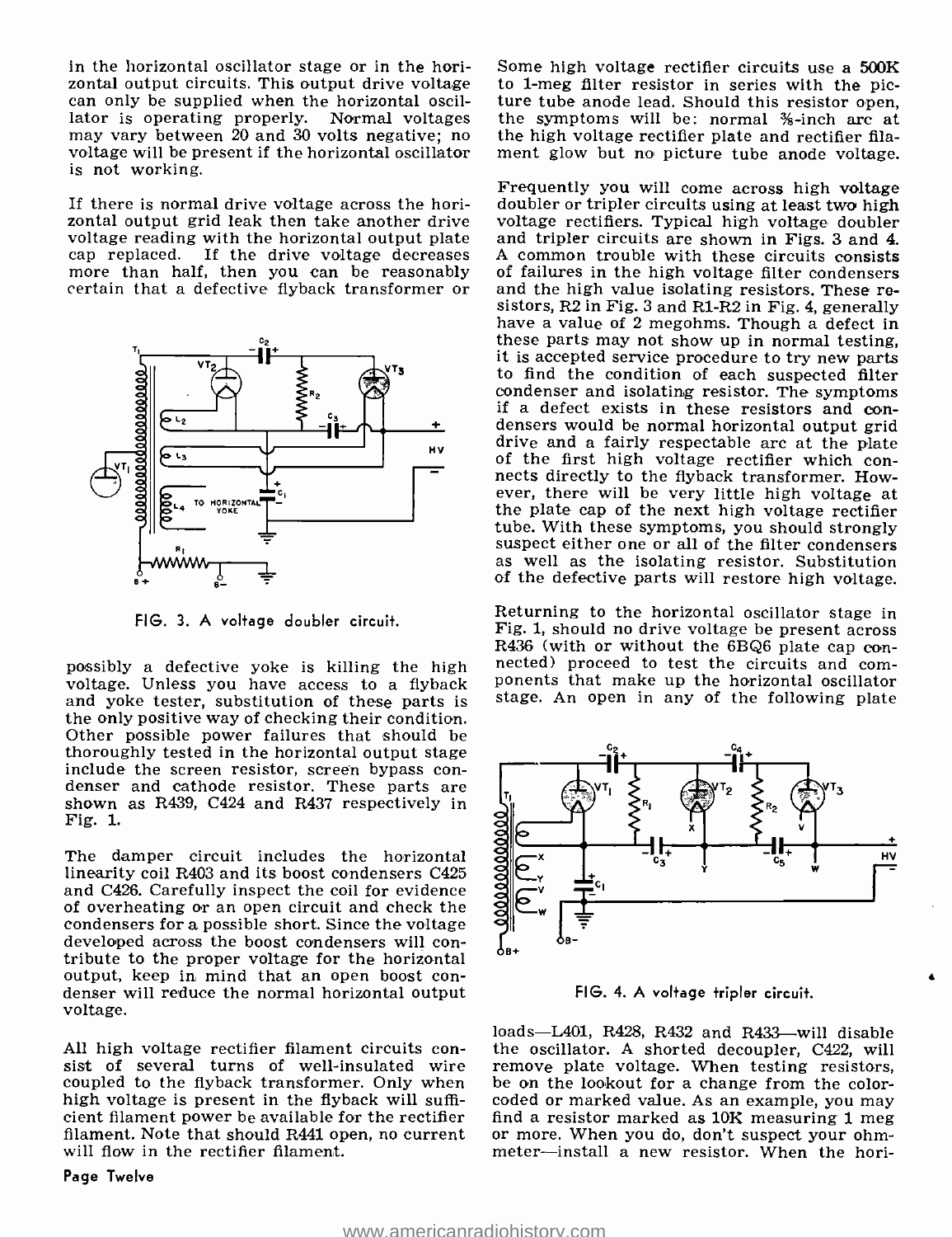zontal oscillator stops, a negative voltage will not be developed across the grid resistor of the horizontal output tube. As a result the plate current will rise until the plate of the horizontal crease the width but a point will be reached<br>output tube glows a cherry red. Since the hori-<br>where the raster brightness is noticeably reoutput tube glows a cherry red. Since the horizontal output tube and flyback transformer can duced at the same time. Experiment with sev-<br>be damaged by this excessive current flow, do eral values and use the one that will allow the not operate the defective circuit longer than great<br>necessary to make tests necessary to make tests.

Another less common cause of excessive horizontal output current is leakage in coupling condenser C421. This places a positive voltage on the control grid of the horizontal output tube. When narrowing down the possibility of component failure in the horizontal oscillator circuit, test by substitution the horizontal lock coil L401<br>and the horizontal sync discriminator input conand the horizontal sync discriminator input con-<br>densers C412 and C413. Any partial short in the that the condenser is rated at 5000 volts. horizontal lock coil or these condensers will disable the circuit.

Low B supply voltage will prevent normal horizontal oscillator operation and may be caused by either a weak rectifier tube or se- lenium rectifiers. Measure the power supply output and compare your values with the service data.

#### Horizontal Width Troubles

Inadequate width is almost always caused by either a weak low voltage rectifier, damper, horizontal output or horizontal oscillator tube. If new tubes don't bring the width out to normal, <sup>I</sup>have usually found the trouble to be due to the following defects: change in value of the horizontal output tube screen grid resistor, re- duced efficiency of the flyback transformer, defective horizontal linearity coil or its boost condensers and a shorted horizontal yoke winding.

<sup>A</sup>fault in the yoke horizontal winding will produce the "keystone" effect where the raster<br>will be wider across either top or bottom as compared with the other end. This will clearly indicate the need for a replacement yoke. Rerectly match a given type of flyback transformer and also to provide the required picture tube beam deflection. An incorrect replacement yoke will straighten the raster sides but the picture will be too narrow.

When substitution and tests have proven that pulse could allect the horizontal sweep a<br>the singuit components are not at fault try the "bending" or "tearing" of the picture. the circuit components are not at fault, try the following circuit modifications, widely used by professional service technicians, to give increased width. The basis of these circuit changes is to reduce the picture tube anode voltage and in this way make it easier to sweep the picture tube beam.

Connect a .005 -mfd, 600 -volt paper condenser across the width coil; this should increase the horizontal width. High capacity values will increase the width but a point will be reached eral values and use the one that will allow the greatest width consistent with adequate bright-

With some flyback transformer circuits, the width coil may be disconnected entirely to produce a width increase. In some model receivers, the manufacturer has placed a 68-mmf, 5000-volt ceramic condenser between chassis and horizontal output plate or between the cathode and plate of the damper tube. You can use this idea to increase the horizontal width, but be sure

#### Horizontal Instability

Horizontal bending due to weak sync pulses is usually caused by a faulty component in the sync circuit. The first step should be complete as well as the tuner and video stages. Substitute the tubes one at a time and check the picture response after each tube replacement. Should tube substitution not improve the condition, carefully check the components in the horizontal oscillator and sync stages. Referring to Fig. 1, defects in the following circuit parts or their equivalent may well cause horizontal instability: C412, C413, C415, C417, C416, C419, C420, R422, R419, R423, R424, R426, R427, R429, R430 and R436.

Because the circuits involved are critical these components cannot undergo a change from their original value without affecting the proper performance of the television receiver. Professional servicemen use the part substitution method when testing components that are suspected of failing under actual circuit operation. A handy tester for rapid part replacement is the resistor and condenser substitution box. These are available in kit form from either the Heath Kit Company or from the Allied Radio Corporation.

Interaction between vertical and horizontal circuits may cause horizontal instability. This may be caused by faulty filters common to both circuits. For example, should C410 connected to the cathode of V402 in Fig. 1 open, the vertical pulse could affect the horizontal sweep and cause

Poor horizontal hold accompanied by sharp lines running across the picture is usually caused by high voltage leakage. Hard-to-find leakage paths can in most cases be located by operating the set in darkness. Where the insulation of a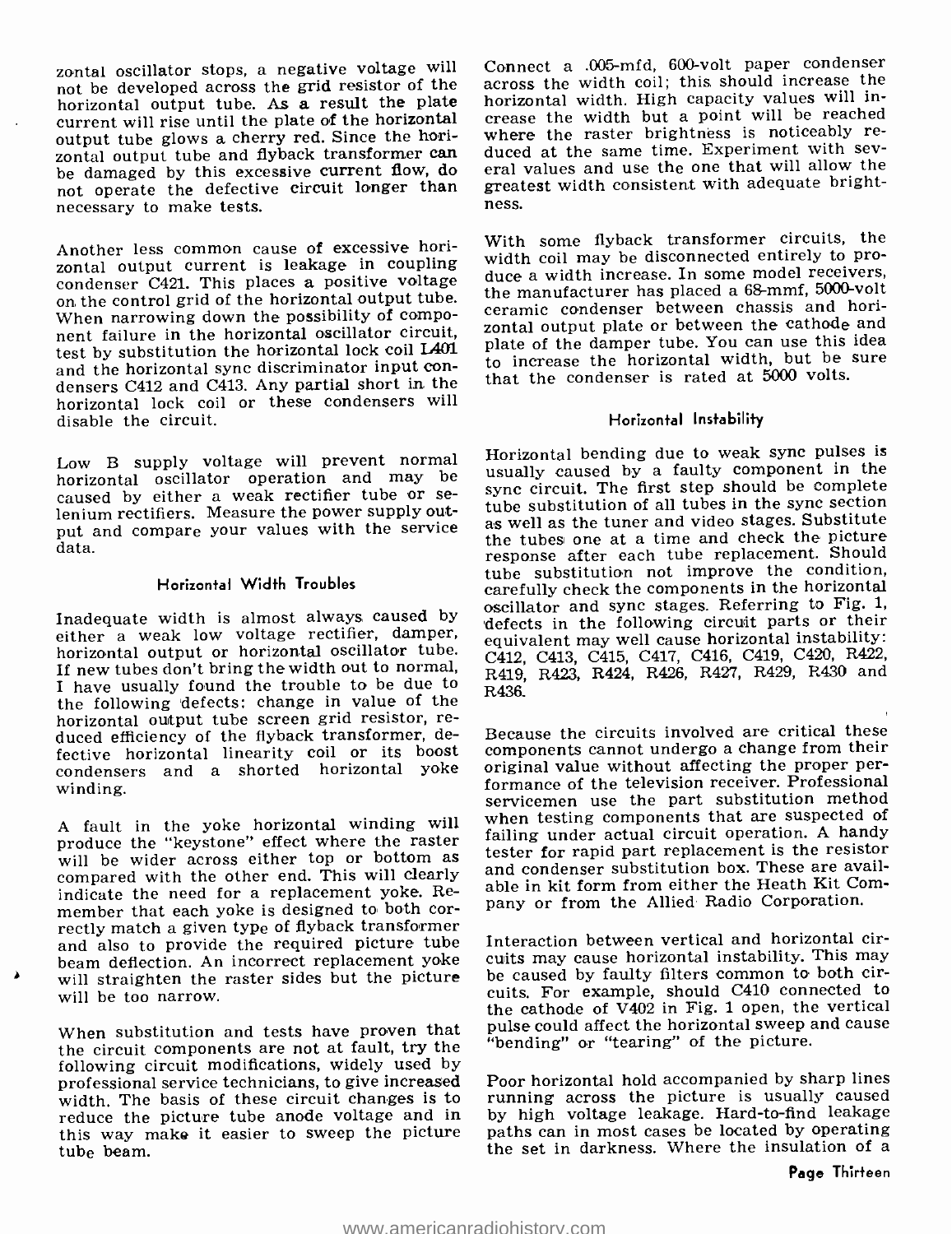nigh voltage lead has dry-rotted, and is arcing<br>to a metal surface, replace the lead. Other<br>leakage paths are found in high voltage con-<br>densers, or across its porcelain or composition<br>support. Re-coating the picture tube

#### Horizontal Frequency Drift

In most cases, horizontal frequency drift can be stopped by locating and replacing the faulty condenser in the frequency determining network of the horizontal oscillator or control circuit. These parts are located in the input control<br>grid circuit of the oscillator stage, the 6AL5 sync<br>discriminator and its associated parts. Horizontal<br>oscillator coil circuits use a parallel connected<br>condenser that if faulty

The synchroguide type horizontal oscillator uses<br>two tuned circuits. One is called the oscillator<br>frequency control and the other is identified<br>as the phase adjustment. A common symptom<br>requiring phase adjustment is the so

#### Vertical Sweep Troubles

Fig. 1. We see the input resistor R401 connected to the vertical integrator network (couplate 6.C6-<br>tube and the sync tubes. Low emission in any 11) which connects to the vertical oscillator one of these tubes, internal gas or heater-to-<br>transformer through C406. V401A is made to cathode leakage will clip or compress the sync<br>block at approximately 60 cps by adjust control R404. The sync pulses fed through C406 cause the oscillator to lock in at the desired frequency.

The vertical oscillator is capacitively coupled to amplifier tube V402. The high plate impedance of V402 is matched to the low impedance yoke through vertical output transformer T402.

Page Fourteen



FIG. 5. Sync take -off method.

the only way of testing the condition of a sus- pected transformer.

<sup>A</sup>frequent complaint is a slow vertical roll after the set has been on for a length of time. This frequency change of the vertical oscillator could be caused by a gradual change in the values of the frequency determining parts. In Fig. 1, they are R404, R405 and C406.

A typical vertical sweep circuit is shown in trouble, substitute tubes in the rf amplifier, the Fig. 1. We see the input resistor R401 connected video i-f amplifier, the video amplifier and ago <sup>A</sup>vertical roll may also be caused by a decrease Before checking additional circuit parts for this one of these tubes, internal gas or heater-tocathode leakage will clip or compress the sync<br>portion of the incoming signal. Should it be<br>necessary for you to test the circuit parts, after tube substitution has failed, start with the "printed" integrator circuit. Fig. 1 shows the equivalent individual part values of this integrator circuit, so that it should not be difficult to replace the entire circuit of the suspected network with separate parts.

Other than tubes, complete lack of (or very ine plate circuit of the video amplifier through<br>little) vertical deflection is usually caused by a<br>lack of the video amplifier through<br>faulty vertical output transformer. Thoug The sync separator tube input is applied from measured resistance values in this stage with<br>the service data Leakage in  $C<sup>2</sup>$  of Fig. 5 will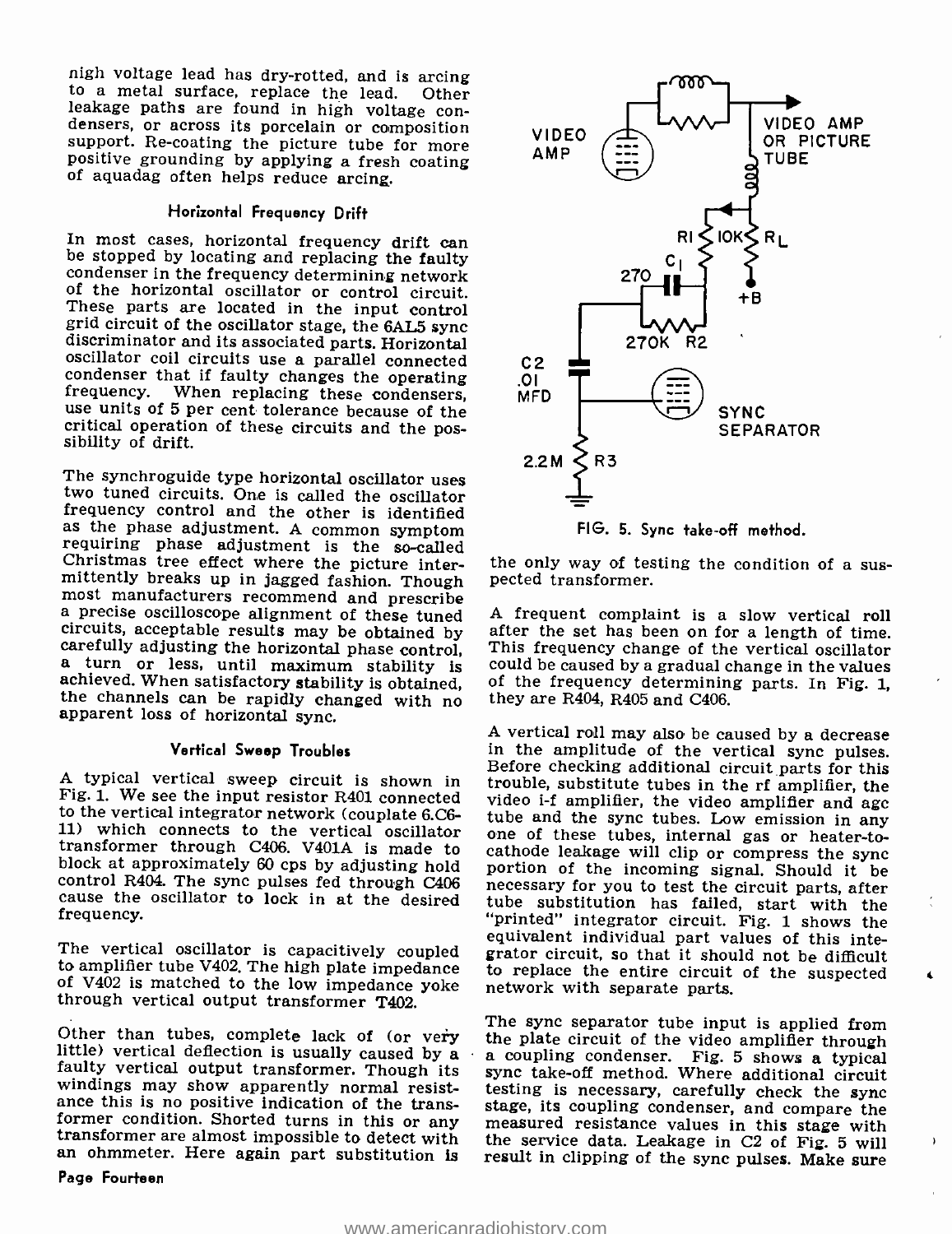that the voltage at the sync separator input grid is negative as shown at pin 2 of V401B, in Fig. 1.

Leaky condensers in the sync stage and off-value true ghosts which are the result of more than<br>resistors are the most common causes, other than one signal picked up by the antenna. With ghosts resistors are the most common causes, other than tubes, of abnormal sync amplification and separation. Instead of testing condensers for leak-<br>age with an ohmmeter, it is frequently more convenient to use a voltmeter. If one condenser<br>lead is connected to a voltage point such as a plate circuit, temporarily disconnect the other or "cold" end. Now touch the negative do voltmeter test lead to B- and the positive test lead to the free lead of the condenser. Any leakage in the condenser will cause a steady meter deflection. A momentary meter pointer flicker is<br>normal and can be disregarded. Leakage of even a few volts through coupling condensers will prevent normal circuit operation.

#### Troubles in Video I-F and Detector Stages

Since the composite sound, video and sync sig-Since the composite sound, video and sync sig-<br>nals pass through the video i-f, detector and or complete loss of the vertical sync pulses. video amplifier stages a variety of troubles arise as the circuits become faulty. The following symptoms are often found: Raster and No Picture; Picture Ringing (appearing as ghosts); Poor Vertical Synchronization; Picture Pulling; Lack of Picture Contrast; Sound Buzz; Negative Picture; Hum in Picture (dark horizontal bars); sweep circuits. Defective filter and leaky cou-<br>Laternittent Traubles: Smeared Picture pling condensers are frequent causes of picture Intermittent Troubles; Smeared Picture.

Raster and No Picture. A dead video i-f tube, an open cathode or plate circuit will kill the picture and sound. Many modern TV receivers use the power audio amplifier as a B+ voltage dropping resistor to feed low plate and screen adverging resistor to feed in the video i-f stages. Fig. 6 shows lack of picture contrast is due to faulty comthe basic arrangement for this type of circuit. Any component failure in the audio output stage will, therefore, disable the entire video i-f strip. detector and amplifier peaking coils. They some-<br>Companent failure may include a faulty tube. times open and can greatly affect the frequency Component failure may include a faulty tube, shorted filter capacitor, leaky or open input cou- pling capacitor or open resistor.



FIG. 6. Simplified diagram of circuit in which audio output tube is used as voltage divider for audio and video i-f's, tuner, and focus electrode of CRT. Loss of conduction in VI08 will disable all of the tubes con- nected in its cathode circuit.

Picture Ringing. Ringing in the picture has the appearance of ghosts but will be more affected by the adjustment of the fine tuning control than true ghosts which are the result of more than due to ringing, various settings of the fine tuning control change the number of extra images. The most common cause of ringing is a faulty video amplifier tube. However, an open condition in any decoupling or bypass capacitor in the screen, plate or cathode circuits will cause stage oscillation and resulting multiple images.

Poor Vertical Sync. Experienced servicemen have found that it is well worth while to substitute each tuner and video i-f tube when checking for a cause of poor vertical sync. Heater-tocathode leakage or gas are common tube troubles that clip off the vertical sync pulses. Any circuit condition causing overloading will clip sync pulses. Stages with low plate or screen voltages, low bias voltage or open screen grid bypass con-

Picture Pulling. Horizontal picture pulling is usually due to heater-to-cathode leakage. The defective tube may be in the tuner, video i-f, detector, video amplifier, sync or horizontal sweep circuits. Defective filter and leaky coupulling. Do not overlook the possibility that leaky coupling condensers between the video i-f stages will cause weak sync pulses to reach the oscillator sweep circuits and cause pulling.

Poor Contrast. Other than weak signal tubes, ponents in the video detector and amplifier circuits. Carefully check the continuity of the video detector and amplifier peaking coils. They someresponse of the stages. A frequent offender caus-<br>ing a weak or no video condition is a complete<br>or partial high resistance open of the video am-<br>plifier plate resistors. Do not overlook the video detector diode which may need replacing. Check to see if the video detector load has changed value.

Sound Buzz. Intercarrier buzz can be minimized by carefully readjusting the sound i-f discriminator transformer. Heater-to-cathode leakage, particularly in the mixer stage, will cause buzz or hum in the audio signal. In some receivers, buzz can be expected where the contrast is increased excessively. Look for a misadjusted audio or buzz level control in receivers using gated beam detectors.

Negative Picture. In a negative or reversed picture, the blacks show up as whites and the whites show up as blacks.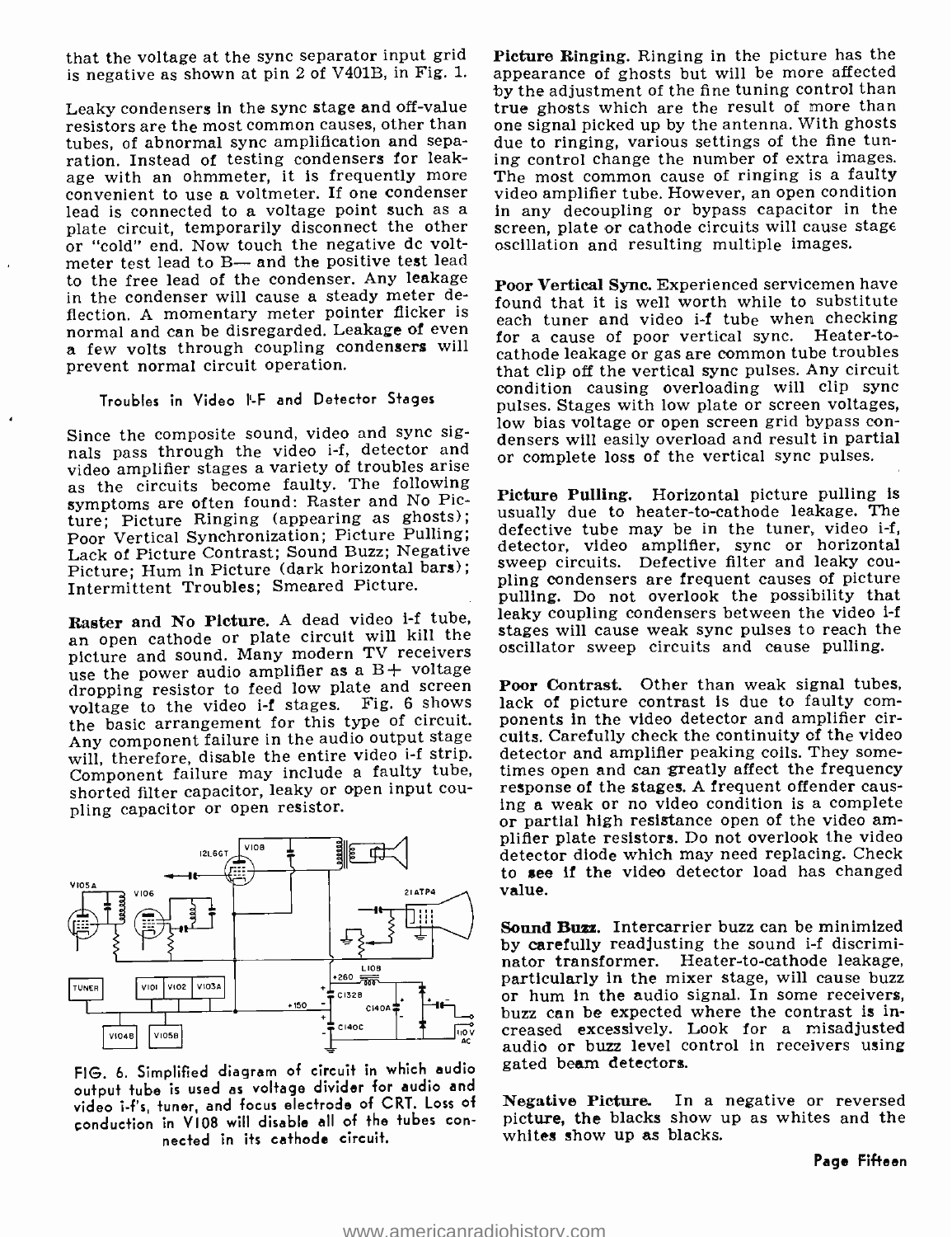A faulty picture tube or a trouble within the video-amplifier stages are familiar causes of a negative picture. A negative picture that originates from trouble within the video i-f system will generally be caused by overlo

Possible causes of a negative picture are: weak or gassy tubes in the i -f, detector or amplifier stages, low plate and screen voltage in an i -f stage or faulty crystal detector.

Hum in Picture. Dark picture areas accompany-<br>ing sound distortion, picture areas accompany-<br>ing sound distortion, picture pulling and poor<br>vertical sync are almost invariably caused by<br>between the signal<br>heater-to-cathode or bars depends upon the amount of ac getting into the signal circuits.

symptoms will not always be present during<br>the operation of the receiver. Chief among the<br>many possible causes of intermittent operation

Smeared Picture. Possible causes of smeared plate supply is obtained from the cathode of the pictures are: a defective video i-f or video de-<br>pictures are: a defective video i-f or video de-<br>tector or faulty detector cryst peaking coils and the plate load resistors as<br>well as screen or other decoupling condensers.<br>Keep in mind that poor frequency response of<br>the video amplifier stages will also prevent full<br>amplification of the sync pulses t

#### AGC Faulfis

Page Sixteen

voltage for tuner and video i-f stages. This nega-<br>tive voltage should increase in value as the input<br>signal strength increases and decrease as signal<br>strength decreases. When the circuit does not<br>act in this manner, overl various disagreeable symptoms. These are excessive picture contrast, poor sync or under some conditions the video will disappear after several seconds of initial playing time. The agc control may be either ineffective or e

Intermittent Troubles. These troubles usually This winding or parts leading to the age tube are more difficult to locate and correct because test the agc voltage and components connected time the flyback transformer feeds back a pulse.<br>Coupling is usually through a flyback transformer winding or a section of the width coil.

 $\overline{1}$ 

Ŷ.

#### Sound Channel Troubles

many possible causes on interimitent operation<br>are: these, crystal diodes, loose connections,<br>cause on method as long history of producing distortion, fading<br>in value, and condensers that may open or short<br>in value, and co Faulty sound discriminator transformers have<br>a long history of producing distortion, fading<br>and low volume. The ratio detector output circuit<br>uses a low value electrolytic condenser that has<br>been found to frequently become i-f transformers will do much in reducing audi-

#### Tuner Troubles

Considering their many points of mechanical give remarkable trouble-free service. However, tuner assemblies will require periodic service.

Most tuners use silver-plated switch contacts<br>for low loss operation. Over a period of time<br>the contact surfaces become tarnished or dirty<br>and cause the picture and sound to show ex-<br>treme instability. Picture flashing as

may be easily restored by using an eraser to<br>The agc circuit supplies varying control grid rub away the dirt or tarnish. With wafer decks Where contact surfaces are exposed, its shine rub away the dirt or tarnish. With wafer decks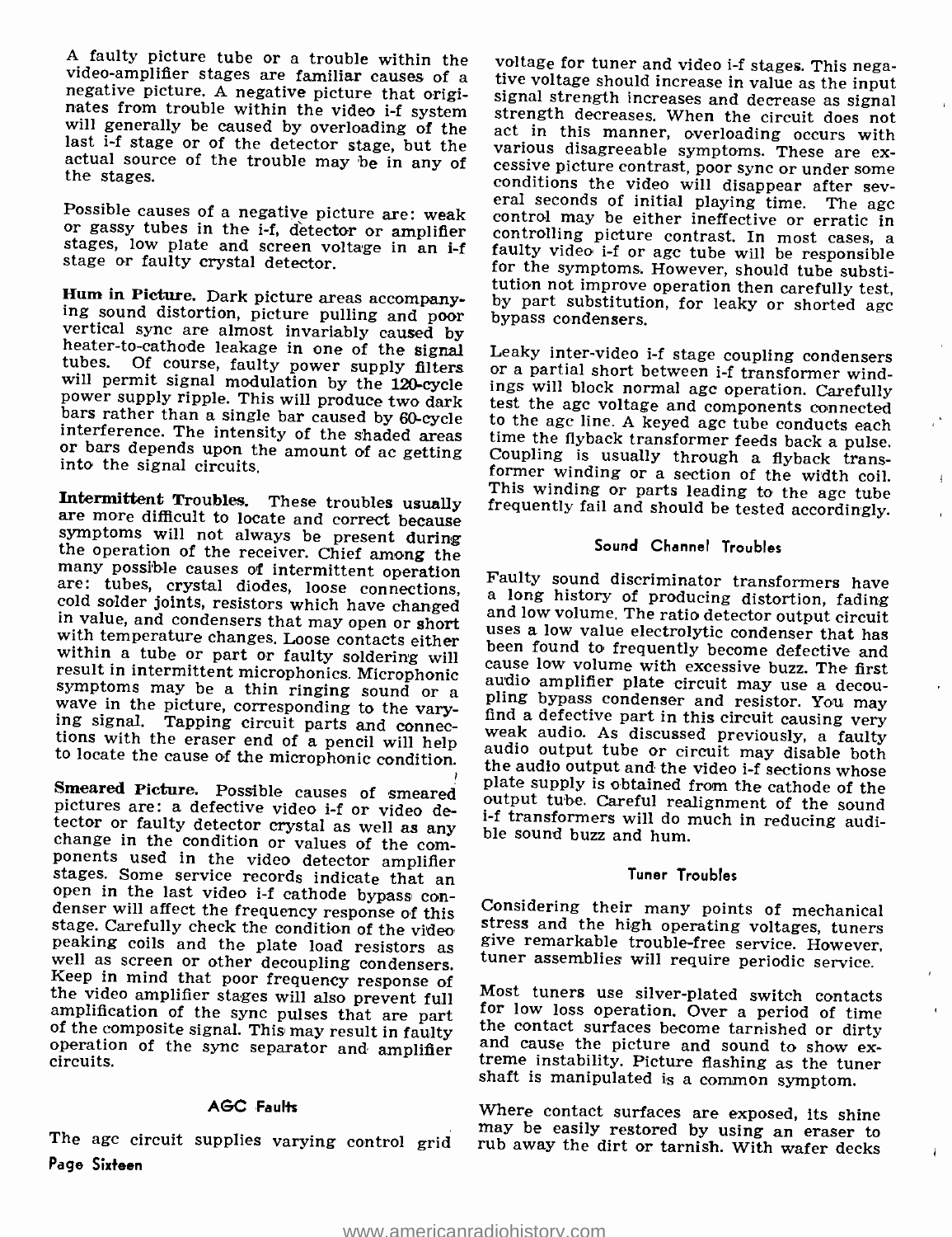a cleaner spray is of great help in doing a fast, effective job in reaching out-of-the-way switch contacts. This cleaner fluid should also be applied to points where the shaft touches the chassis to insure low loss grounding.

amplifier tubes require service far more often<br>than tuners using straight pentode tubes. Casthan tune code connected tubes fail frequently and regu-<br>larly, and have provided an unexpected source of revenue for servicemen. Unfortunately, a tube toward the tuner. Shift the signal generator short in some cases will overload and burn out its decoupling plate circuit resistors. To repair the transition of the proton of the proton of the tuner will need to be dismantled<br>this trouble, the tuner will need to be dismantled<br>access. The faulty stage will prevent and the damaged resistors carefully replaced, as well as the tube. The value of the decoupling resistors is usually either 680 or 1000 ohms.

Because of its triode construction, a low capacity<br>is used to neutralize the control grid to plate In concluding this article concerning the diag-<br>capacity which is kept at a low value by the screen grid in pentode type tu is not common, this condenser may short and in chain reaction fashion, ruin the tube and cause its decoupling resistors to burn out. A weak signal with excessive snow very frequently is caused by a defective rf amplifier stage. When tube replacement will not restore the set to its normal sensitivity, then you will need to further check into the circuits, especially the plate decoupling resistors.

A faulty oscillator tube or oscillator section of When you write to NRI-whenever you send a the mixer tube may prevent reception an one or more channels. Where a tube replacement does not restore normal oscillator operation then carefully check the components of the mixer.<br>Concentrate on the oscillator circuits. There a common defect is a change in the value of the oscillator plate load and grid resistors. Hard-tolocate oscillator circuit faults may force the serv-<br>ice technician to exchange the entire tuner sec-<br>tion. These substitute tuners are usually available<br>as factory replacements through the local set distributor.

When oscillator operation is restored by re-<br>placing the mixer tube, the oscillator must be realigned, particularly on the high frequency channels. Carefully adjust the individual oscillator slugs so that each channel will be tuned in best with the fine tuner in its center range.

#### Use of Signal Generator for Signal Substitution

Where video appears very weak, the faulty stage may be quickly located by using the signal generator audio modulation for display and inspection on the screen. Use the audio jack to feed the audio oscillator 400-cycle output to the video<br>amplifier, connecting the generator cable between B- and the control grid on the stage. The audio signal should appear as several black bars on

the screen. If its intensity is unsatisfactory, then concentrate on this stage.

output jack. If necessary, use a series 10,000-<br>Cascode tuners using 6BK7, 6BQ7 or 6BZ7 rf ohm decoupling resistor when applying the gen-Should response prove normal, then set the generator at the video i-f frequency and use the rf ohm decoupling resistor when applying the generator output to each video i-f stage control grid. This insures minimum i-f detuning.

> Start with the last video i-f stage and work frequency at the input of each stage to give maximum bar intensity on the picture tube screen. The faulty stage will prevent normal am-<br>plification of the video i-f generator signal as<br>the comparative intensity of the bars will indicate.

> In concluding this article concerning the diagencounter in television receivers, I would like to again emphasize the value of part substitution in suspected circuits. The close tolerance of normally operating circuits often makes this necessary.

## How You Can Help NRI Give Faster Service

 $-n \rightarrow i$ 

payment, lesson or order, please be sure to give your full name, complete address and your NRI Student Number. If you are a graduate write "Grad" after your name or "G" after your Student Number. If you will remember always to do this, we will be able to give you quicker service.



By "writing" faster than the speed of light, this cathode -ray tube developed by Allen B. Du Mont Laboratories, Inc. presents on its screen patterns of nuclear phenomena never before observed. By studying these patterns which signify instantaneous physical change in nuclear reactions, scientists are able to resolve many of the enigmas of this atomic age.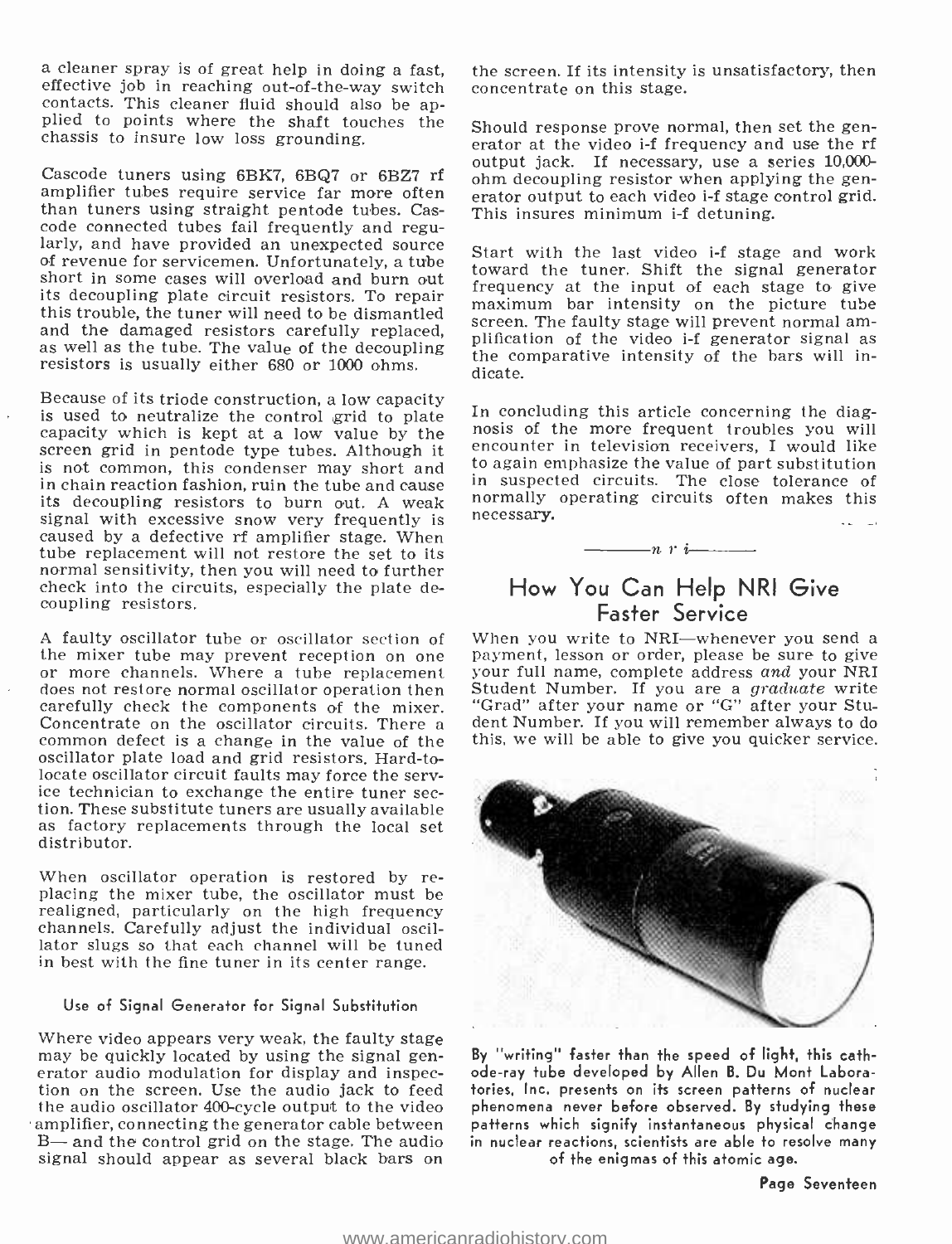# SERVICING THE PULSE-WIDTH HORIZONTAL OSCILLATOR-AFC SYSTEM

### By JOHN DODGSON

NRI Consultant

As every serviceman knows, one of the more  $C2$  is also affected by the duration of the pulse common trouble spots in a television receiver applied to the grid of the control tube. The dura-<br>is the horizontal oscillator-a various types of circuits are used in these stages, one of the most popular is the pulse width or "Syncro-Guide" circuit shown in Fig. 1.

This particular circuit generally uses a dual<br>This particular circuit generally uses a dual triode type tube with one triode acting as a The control tube is biased near cut-off so the blocking oscillator and the other as a control plate current flows only during the positive peak tube. The blocking oscillator use tube. The blocking oscillator uses an auto-transformer (T1-L1) arrangement to obtain feedback as the sync pulse arrives, so the sync pulse actubetween the plate and grid circuits.

The frequency of this blocking oscillator is regulated by the dc charge placed on capacitor  $C2$  by the control tube. Resistors R1 and R2 act as a voltage divider across this capacitor .nd sup-<br>ply the proper dc voltage level through resistor applied to the grid. R3 to the grid of the blocking occillator tube.

placed on capacitor C2. The charge on capacitor

 $C2$  is also affected by the duration of the pulse. tion of this pulse, in turn, is determined by the frequency and phase relationship between the incoming horizontal sync pulses and the locally generated signal (fed back by way of capacitor

The control tube is biased near cut-off so the plate current flows only during the positive peak ally determines the charge placed on capacitor C2.

The charge placed on the capacitor is determined by the length of time the control tube conducts. This, in turn, depends on the phase relationship

The hold control determines the plate voltage is made up of the incoming sync pulse, the saw-<br>of the control tube, the amount of dc current tooth wave developed at the output circuit of<br>drawn by the tube and, therefore, th The signal applied to the grid of the control tube tooth wave developed at the output circuit of tributed by the output resonant circuit of the



FIG. I. A typical pulse width horizontal oscillator-afc system.

Page Eighteen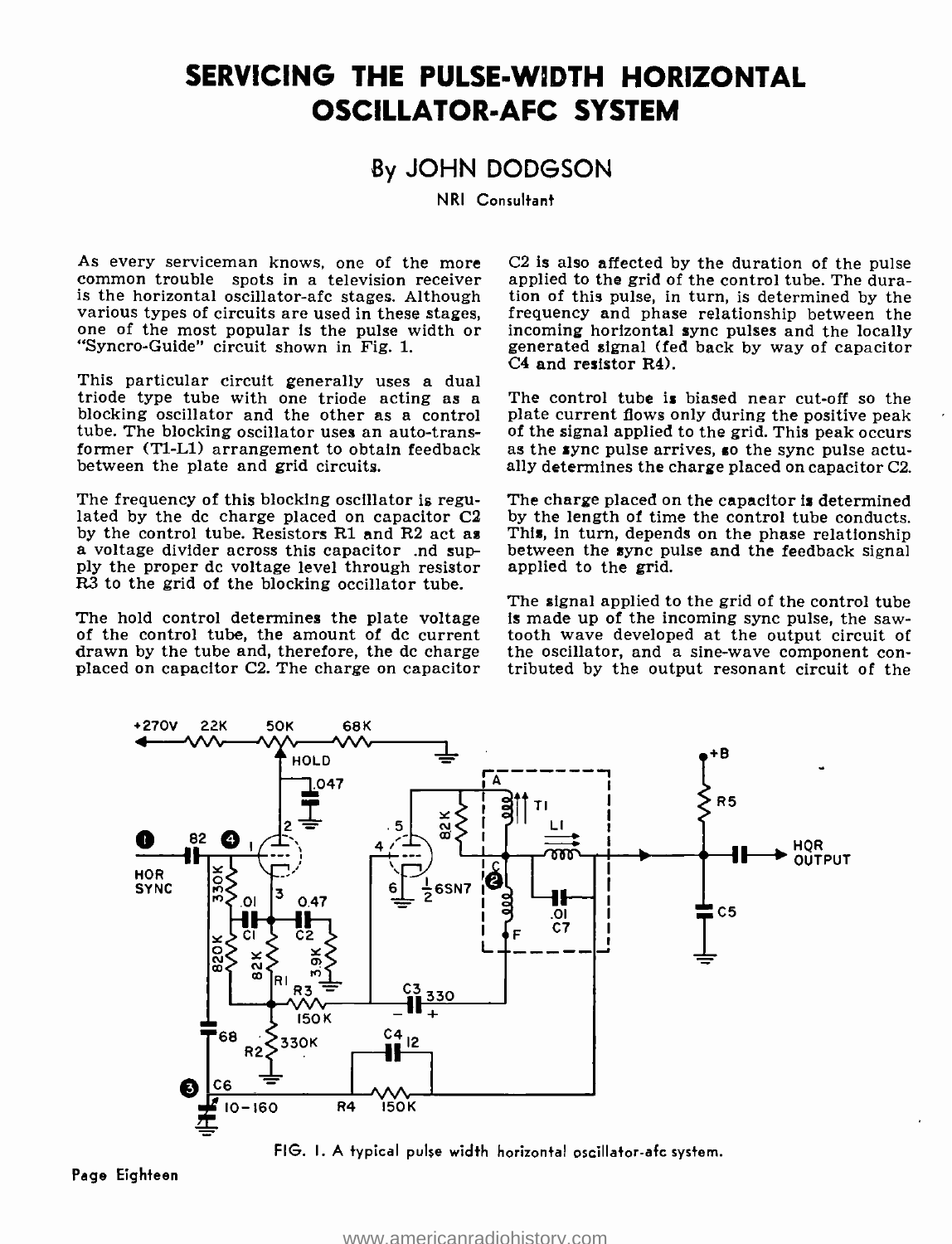

FIG. 2. Waveforms found in pulse width circuit. The numbers on the diagram in Fig. I correspond to the numbers on the waveforms.

transformer (winding Ll and capacitor C7). The sawtooth component is shaped by resistor R4 and capacitor C6, to form a partial parabolic wave (3 of Fig. 2) that emphasizes the retrace portion result of self-blocking.<br>
of the generated sawtooth. The sine-wave com-<br>
ponent is added in proper phase by the tuned  $15.750$  cps this can cause a loss of rast<br>
circuit, of the incoming signal. It is desirable to use the  $5.$  Lack of width—may also fast retrace portion to minimize any time delay some of above difficulties. between the video signal and the horizontal<br>sweep signal which would otherwise cause fold-

determines the amplitude of the charge placed on the cathode capacitor C2. The time the tube conducts depends upon the position of the sync pulse with respect to the modified waveform. In other words, the phase relationship between the modified waveform and the incoming sync pulse.

cut-off the proper length of time to charge the house calls and a general procedure is ne cathode capacitor to the proper voltage, to hold One such general procedure consists of: cathode capacitor to the proper voltage, to hold the blocking tube on the correct frequency.<br>Waveform 4B, the horizontal frequency, is too 1. Set the channel selector, fine tuining, contrast, high. The sync pulse therefore arrives some- what later than in 4A, and a part of the pulse is dropped below cut-off by the sharp decline of  $\frac{2.8 \text{et}}{\text{et}}$  2. Set the  $\frac{1}{2}$ the modified waveform which now appears position.<br>Slightly displaced to the left of its original posi-<br>tion. Thus, the tube does not conduct for as long an interval, and the charge on the cathode trimmer to its maximum cl capacitor drops; the blocking tube grid-voltage decreases and the frequency decreases to the same frequency as the sync pulses.

In the waveform shown in 4C of Fig. 2, the horizontal frequency is low. The sync pulse therefore arrives too soon, drives the grid into the plate current region, and remains above cut-off for a longer interval because the drop off of the modified waveform is displaced to the right of its in -phase position. This increases the cathode charge, the blocking tube grid voltage rises and causes a compensating increase in the horizontal frequency to match the incoming sync pulses once again.

This method of frequency control, referred to as a pulse -width system, controls the frequency by the length of the pulse duration. The blocking tube frequency is controlled by a dc voltage determined by the horizontal sync pulses. Since it is not controlled only directly by the sync pulses but also by its "average" operating frequency, it is therefore not subject to interference by noise pulses.

#### Servicing in the Home

<sup>A</sup>tube defect is, by far, the most common source of trouble in this circuit and can cause such troubles as:

- 1. Dead oscillator-no raster.
- 2. Intermittent oscillator action-generally the result of self-blocking.
- 3. Incorrect oscillator frequency-if too far from 15,750 cps this can cause a loss of raster.
- 
- 5. Lack of width--may also be combined with

Unfortunately, all of these troubles can also be due to some other defective component.

over.<br>Signal with good components, the pulse-width circuit<br>determines the expective of the charge placed - will only function properly when adjusted cor-With good components, the pulse-width circuit rectly. Since the adjustments require an oscilloscope, parts replacements, other than the tube, are usually limited to shop work only.

In waveform A of Fig. 2, the sync pulse is above lowed, this information is seldom available on cut-off the proper length of time to charge the house calls and a general procedure is necessary. When tube replacement is necessary, some adjustments are often needed and, at any rate, should be checked. Although the manufacturer's recommendations for adjustment should be followed, this information is seldom available on

- brightness, etc. as close as possible for normal viewing.
- 2. Set the horizontal hold control to its mid-range
- 3. In receivers using a "horizontal range" trimmer condenser such as C6 in Fig. 1, turn the trimmer to its maximum clockwise position
- 4. Adjust the horizontal oscillator transformer frequency slug (T1 of Fig. 1) until the picture falls into sync.
- end of its range to the other. In most sets proper sync will be maintained over the entire range with the entire picture moving according to the hold control position. In other sets, the picture will fall out of sync at either or both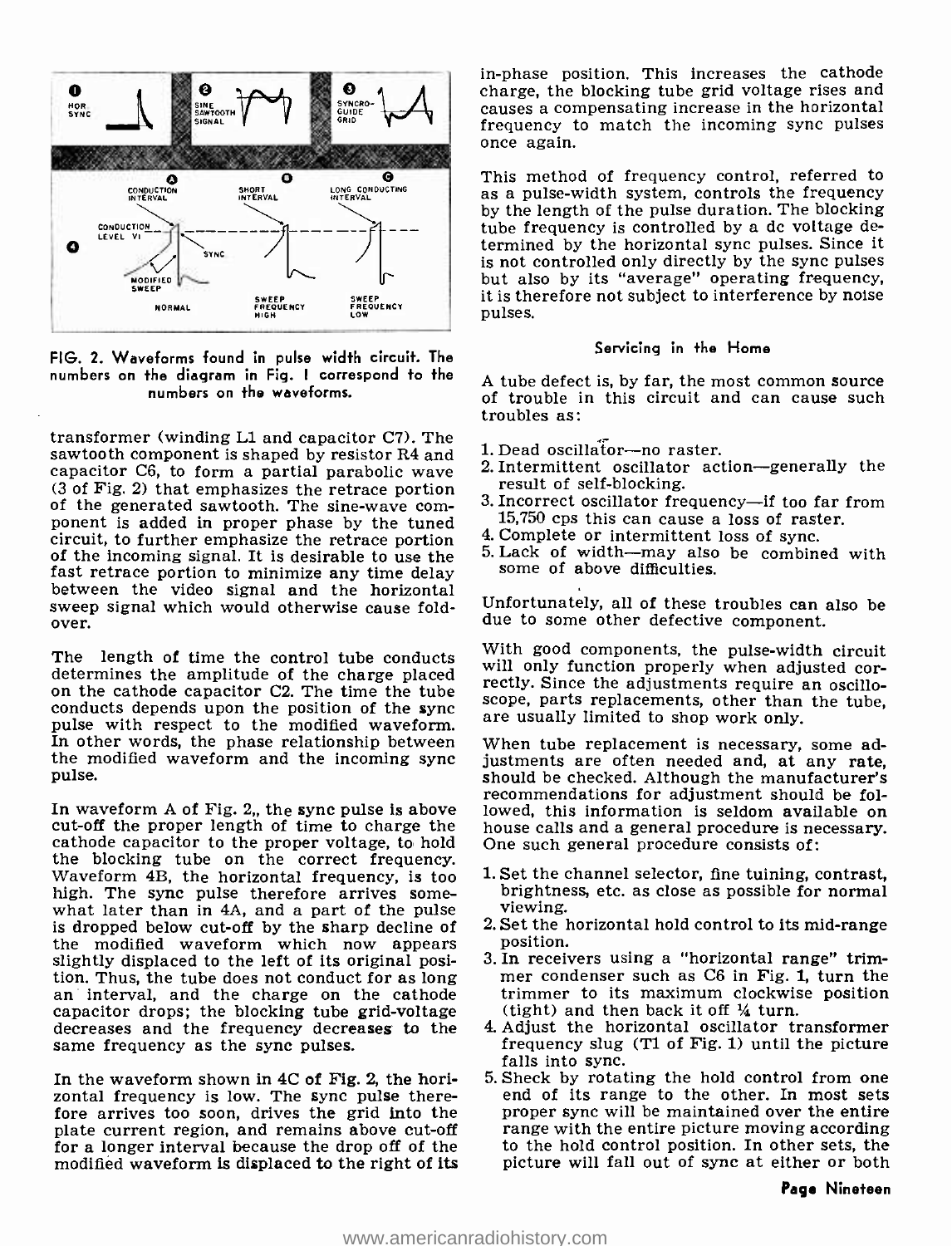ends of the horizontal hold control range.<br>6. If necessary repeat the adjustment of the trans-

- met.
- 7. As a final check turn the tuner off the station condensers (between the  $B +$  line and/or short-circuit the antenna terminals. can very often locate such trouble. and/or short-circuit the antenna terminals. When turning back to the station or removing the antenna short, the picture should immediately fall into horizontal sync without any re- adjustment.
- proves futile try another tube in the horizontal oscillator -afc stage and again repeat the pro- cedure.

If the above procedure does not enable proper  $\overline{t}$  to the horizontal afc tube should definitely be horizontal sync to be obtained there is a definite checked. If the horizontal oscillator is not work-<br>circuit defect a be a waste of time.

adjusting the horizontal oscillator. Very often a defective sync tube will prevent proper horia defective sync tube will prevent proper hori-<br>zontal sync without affecting the vertical sync.

#### Servicing in the Shop

Most service shops have definite procedures in regard to the preliminary work, such as tube testing, done on a chassis before the henchman begins to work on it.

the video, sync, or any tube in the horizontal receiver) but this would result in lack of drive<br>sweep (including the output and damper) to be at the horizontal output tube and may damage sweep (including the output and damper) to be at the horizontal output tube and may damage<br>defective, it has often proven wise to insert new it and the output transformer. Since short overdefective, it has often proven wise to insert new tubes and try readjustment. The new tube should be first checked with a tube tester or in another set.

The next step should be to determine if the to observe the scope for the sync pulse, if any.<br>trouble actually exists in the sweep section or if Do not permit the receiver to operate for any trouble actually exists in the sweep section or if Do not permit the receiver to operate for any it is due to a defect in some other section. One length of time with a dead horizontal oscillator. it is due to a defect in some other section. One common cause of unstable horizontal sweep is low  $B+$  voltage. The power supply should be checked by measuring the voltages and comparing them to the manufacturer's specifications. Iator-afc trouble, it has often been found that the<br>This particularly applies to sets using selenium actual cause of trouble was in a previous stage<br>rectifiers especially if t rectifiers especially if the set is somewhat old. In voltage doubler selenium rectifier power sup-<br>plies, a minimum of 250 volts should be measured<br>at the input filter condenser—any voltage sub-<br>a hooting the horizontal oscillator section for a at the input filter condenser—any voltage substantially less than this may indicate trouble. trouble that is not there. It is not wise to rely Of course, the manufacturer's information should on the supposition that stable vertical sweep<br>be thoroughly consulted be thoroughly consulted.

If the manufacturer's information is not available on an ac-operated set, check the ac voltage sweeps are inherently stable.<br>between B- and one of the plates of the rectifier The pulse width type horizontal sweep system<br>type Annovimately the come whye of the CP-1. tube. Approximately the same value of  $dc$  (B+) should exist between B— and the input filter condenser.

ends of the horizontal hold control range. points for the horizontal sweep section. Perhaps If necessary repeat the adjustment of the trans- a voltage divider or decoupling resistor between former slug (T1) until the abov condensers (between the B+ line and ground)

8. If the above condition is not met the entire  $\frac{1}{2}$  horizontal sweep will result in incorrect B+ procedure will need to be repeated. If this also boost voltage and in such cases this improper Incidentally, often the plate voltages for the horizontal oscillator -afc tube are obtained from B+ boost. Of course, improper operation of the horizontal sweep will result in incorrect B+  $B+$  voltage for the horizontal oscillator is not due to a power supply defect.

Incidentally, it is important to try new sync simplifier—at point 1 of Fig. 1. The sync pulse separator-amplifier tubes in the receiver before should also be checked at point 4 of Fig. 1. to If a scope is available, the incoming sync pulse to the horizontal afc tube should definitely be checked. If the horizontal oscillator is not workvoltage and a no-raster complaint, the sync pulse<br>can be checked right at the plate of the sync eliminate the possibility of a short in the grid

> If the horizontal oscillator is working, the sync pulse cannot be validly checked until the sync is disconnected from the horizontal oscillator stage. Of course, this can be easily done by disconnecting the sync pulse feed condenser which in Fig. 1 is the 82-mmf condenser connected to pin 1 of the tube.

If the tube testing shows any defective tubes in The horizontal tube could be removed (in an ac receiver) but this would result in lack of drive loads are tolerated, many servicemen attach the scope to the point they wish to measure before applying power to the receiver and then turn on the receiver only as long as necessary to observe the scope for the sync pulse, if any.

> Even though the signal on the picture tube face may definitely seem to indicate horizontal oscillator -afc trouble, it has often been found that the actual cause of trouble was in a previous stage certain the sync separators and amplifiers are functioning properly before wasting time troubleon the supposition that stable vertical sweep Very often separate tubes are used for vertical and horizontal sync amplifiers and some vertical sweeps are inherently stable.

by voltage or scope observations. The stages<br>Following this line further check the B+ feed work so closely together that a defective comhas the unique and annoying distinction in that defective components can usually not be found work so closely together that a defective com-

Page Twenty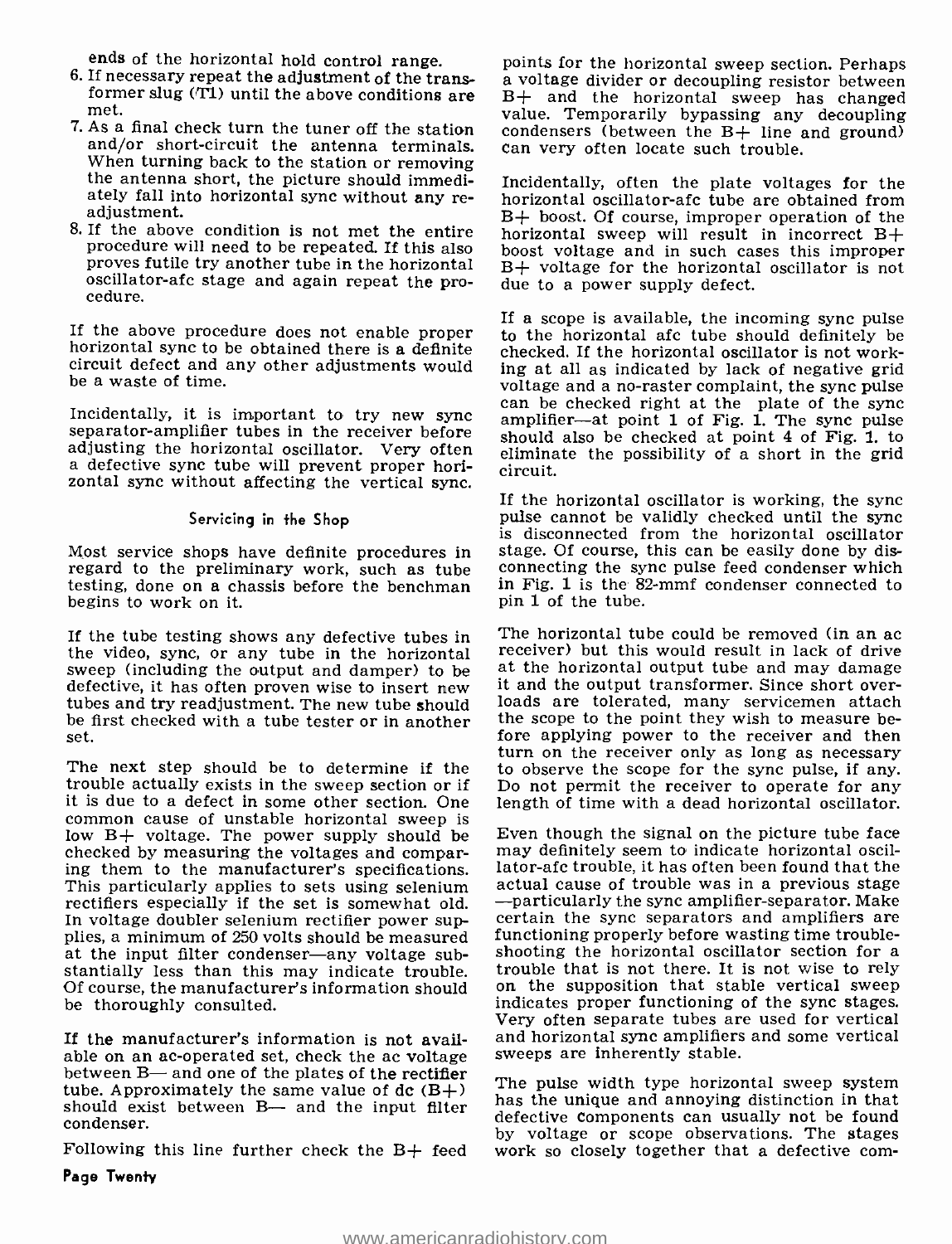ponent will usually affect all operating voltages and are the condensers. Not only do they tend<br>and waveforms. This particularly applies to all allo open, short, and become leaky, but the higher<br>of the troubles except a de completely dead oscillator trouble is encountered it is wise to check for plate, cathode, and grid voltages. For example, an open in the horizontal oscillator transformer winding Ll or in resistor R5 would result in lack of plate voltage at pin 5 of the 6SN7 tube (Fig. 1). A voltage check would readily locate this particular trouble. On<br>the other hand, a short in condenser C7 which The slow drift problem is perhaps the most anthe other hand, a short in condenser C7 which shunts this particular winding would not seriously affect the plate voltage but would prevent the oscillator from functioning properly.

Resistor R4 in Fig. 1 is sometimes connected Of course, the trouble readily develops as soon from the horizontal output transformer sec- as the set is delivered to the customer. When<br>ondary to the grid circuit of the afc tube instead the set finally does go out of synchronization of from the oscillator plate circuit to the grid of the afc tube. If such a circuit variation is used, the resistor is more likely to break down since it is in a high voltage circuit. In addition to breaking down completely, the resistor is also prone to cause picture tearing due to voltage arcs over portions of the resistor body.

As in most other circuits, any resistors that carry dc current are more likely to break down than those carrying only low amplitude signais. Thtis particularly applies to resistors Rl and R2 in the cathode circuit of the afc tube, the hold control, the 22,000 and 68,000 -ohm resistors in the plate circuit of this same tube, and resistor R5 breakdown. This can be done by several methods;<br>in the plate circuit of the horizontal oscillator one of the earliest was covering the receiver with in the plate circuit of the horizontal oscillator one of the earliest was covering the receiver with tube. Resistor R5, by the way, is a particularly a cardboard box or an old blanket. Another more tube. Resistor RS, by the way, is a particularly susceptible component and has great effect on the operation of the horizontal oscillator.

likely due to cause trouble in this horizontal sec-

 $\frac{1}{2} \frac{1}{2} \frac{1}{2} \frac{1}{2} \frac{1}{2} \frac{1}{2} \frac{1}{2} \frac{1}{2} \frac{1}{2} \frac{1}{2} \frac{1}{2} \frac{1}{2} \frac{1}{2} \frac{1}{2} \frac{1}{2} \frac{1}{2} \frac{1}{2} \frac{1}{2} \frac{1}{2} \frac{1}{2} \frac{1}{2} \frac{1}{2} \frac{1}{2} \frac{1}{2} \frac{1}{2} \frac{1}{2} \frac{1}{2} \frac{1}{2} \frac{1}{2} \frac{1}{2} \frac{1}{2} \frac{$ 

tion are the condensers. Not only do they tend to open, short, and become leaky, but the higher great degree. These heat defects often cause intermittent horizontal sync, general horizontal instability, "delayed trouble," and "slow drift." All of these troubles are apparently self -explanatory except perhaps the delayed trouble and slow drift.

noying (and expensive) to the serviceman. Very often, a set will come in with a horizontal sync complaint and yet will play for hours and even days on the bench without any sign of trouble. as the set is delivered to the customer. When readjusting the hold control or the frequency slug of the horizontal oscillator transformer will bring the set back into sync. It will then again work for hours or days until it finally drifts out of sync and again requires readjustment. Eventually it will reach a point where readjustment will not bring it back into sync.

sists of a 100-watt bulb in a "goose-neck" lamp.<br>Besides the tubes, the components that are most However, the most recent and best method is to Such troubles are usually due to the heating of components in the set and their gradually changing value. Since it is time- consuming to wait until this happens, and sometimes it won't happen for days, it is common practice to induce additional heat in the receiver to hasten the breakdown. This can be done by several methods; one of the earliest was covering the receiver with a cardboard box or an old blanket. Another more convenient method is to focus a spotlight on the suspected section-generally the "spotlight" con-However, the most recent and best method is to hold a soldering iron (or gun) close to the sus-



FIG. 3. Horizontal oscillator-afc section of Admiral Model 19F1.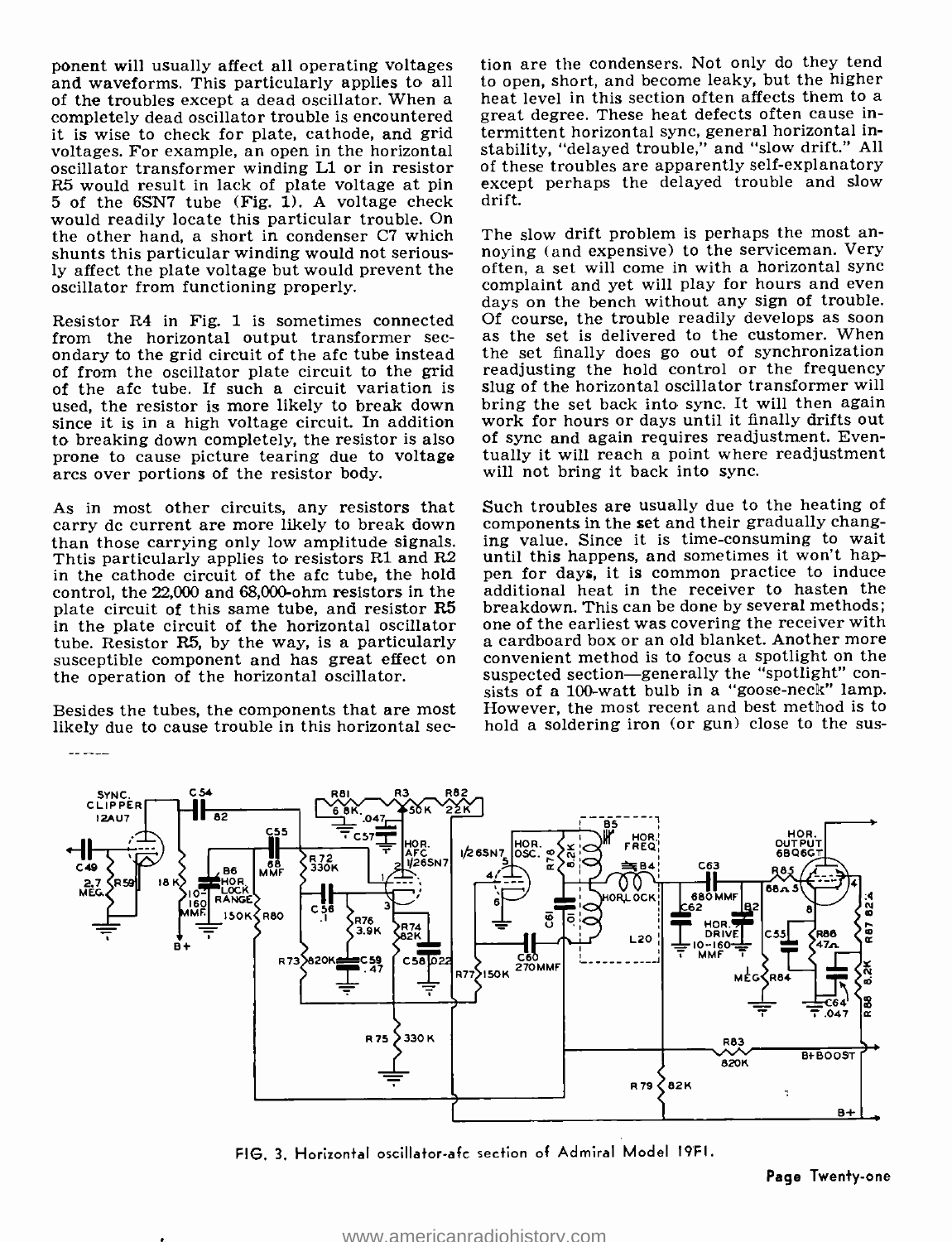pected component and continually move it back<br>a table of this sort. As a specific example, con-<br>and forth across the body of that component to<br>denser C54 was caused to become leaky. You can<br>induce heat. Although this is th is applied.

When using this last method be sure to check<br>the value of the component that is going to be<br>heated beforehand since the heat sometimes<br>causes the markings on the component to be<br>obscured. Also be sure to keep the soldering

After a defective component is located and re-<br>placed the controls should be completely read-<br>justed according to the manufacturer's recom-<br>mended procedure. This usually consists of the<br>previously discussed general method Fig. 1 should be adjusted for the waveform shown in section 2 of Fig. 2, with the scope connected between B— and point C of the oscillator transformer. After the first adjustment of the wave-<br>form, it should be checked during the adjust-<br>ments of the other controls since these other<br>adjustments, particularly TI, can al

Incidentally, recently it has been recommended that the "peak" of the waveform be adjusted 10% higher than the "hump" whereas manufac-<br>turers previously recommended an equal "peak" and "hump" adjustment. This is said to afford much better noise rejection.

In order to graphically show some of the troubles that can be encountered in this type circuit, a typical commercial receiver was selected and troubles were deliberately introduced into the horizontal oscillator-afc stages. The receiver chosen was an Admiral Model 19F1. Notice the similarity between this diagram shown in Fig. <sup>3</sup> and the basic circuit shown in Fig. 1. The following table lists the components that were deliberately made effective, the actual defect introduced to the component, and the result so far as the picture was concerned. In all cases, after a defect was introduced all controls were readjusted to attempt to obtain normal operation.

Although this table applies only to the Admiral Model 19F1, similar troubles can occur in other receivers using the same pulse width type horizontal sweep system. In some instances you will not obtain the same result from a similar defect. For example, some receivers using a pulse width circuit are inherently more stable than others and such characteristics can be expected to affect

#### Page Twenfy -two

see from the result section of the table that almost any leakage causes unstable sync and the degree of leakage regulates the degree of inthe oscillator to become dead entirely. In a receiver that would not be as inherently stable as the Admiral Model 19F1 just a slight amount of leakage may cause the oscillator to become completely unstable or dead. Should you use this table as a guide in servicing the pulse width circuits keep these variables in mind.

| Part | Defect                                                                                                      | Result                                                                                                          |
|------|-------------------------------------------------------------------------------------------------------------|-----------------------------------------------------------------------------------------------------------------|
|      | C-54 leaky-10 meg<br>leaky-3 meg<br>leaky below 3 meg<br>open                                               | unstable sync<br>very unstable sync<br>dead oscillator<br>lack of sync                                          |
| 86   | leaky<br>open                                                                                               | decreased width; dim raster; low<br>high volts; poor stability<br>poor stability on weak and/or<br>noisy signal |
| R80  | short<br>open<br>increase to I meg                                                                          | unstable sync<br>very unstable<br>extremely unstable, tries<br>to<br>squege                                     |
| C57. | short<br>open                                                                                               | lack of sync<br>unstable sync                                                                                   |
| C56  | leaky-10 meg<br>leaky-1 meg<br>Open                                                                         | no adverse effect<br>unstable sync, adj. of horiz, hold<br>control reduces brightness<br>same as I meg leakage  |
|      | C58 Open                                                                                                    | of<br>Loss<br>width:<br>unstable<br>sync                                                                        |
|      | short                                                                                                       | tends to block<br>very unstable sync: horiz. hold-                                                              |
|      | leaky-10K<br>leaky-100K to 10 meg no apparent effect                                                        | no effect<br>slightly unstable                                                                                  |
|      | AFC cathode to<br>tube heater leakage<br>100K<br>10K<br>cathode to<br>grid leakage 10 meg<br>(below) 10 meg | no effect<br>raster bending<br>unstable, may block<br>dead oscillator                                           |
| C62  | open<br>leaky: 10 meg<br>l meg-½ <b>m</b> eg<br>below- $\frac{1}{2}$ mea                                    | dead oscillator<br>no apparent effect<br>loss of width & high voltage<br>dead oscillator                        |
| C61  | short<br>open                                                                                               | gear tooth effect<br>dead oscillator                                                                            |
| C60  | leaky-3 meg<br>short<br>open                                                                                | tends to block<br>dead oscillator<br>dead oscillator                                                            |
| R-78 | open<br>short<br>reduced 50%                                                                                | unstable sync<br>dead oscillator<br>dead oscillator                                                             |
| R76  | open<br>short                                                                                               | unstable sync<br>unstable sync                                                                                  |
| R74  | open or short<br>increase; 150K<br>increase; 2 meg<br>reduce: 60K<br>below 60K                              | dead oscillator<br>dim raster; unstable sync<br>very dim raster; no sync<br>unstable sync<br>dead oscillator    |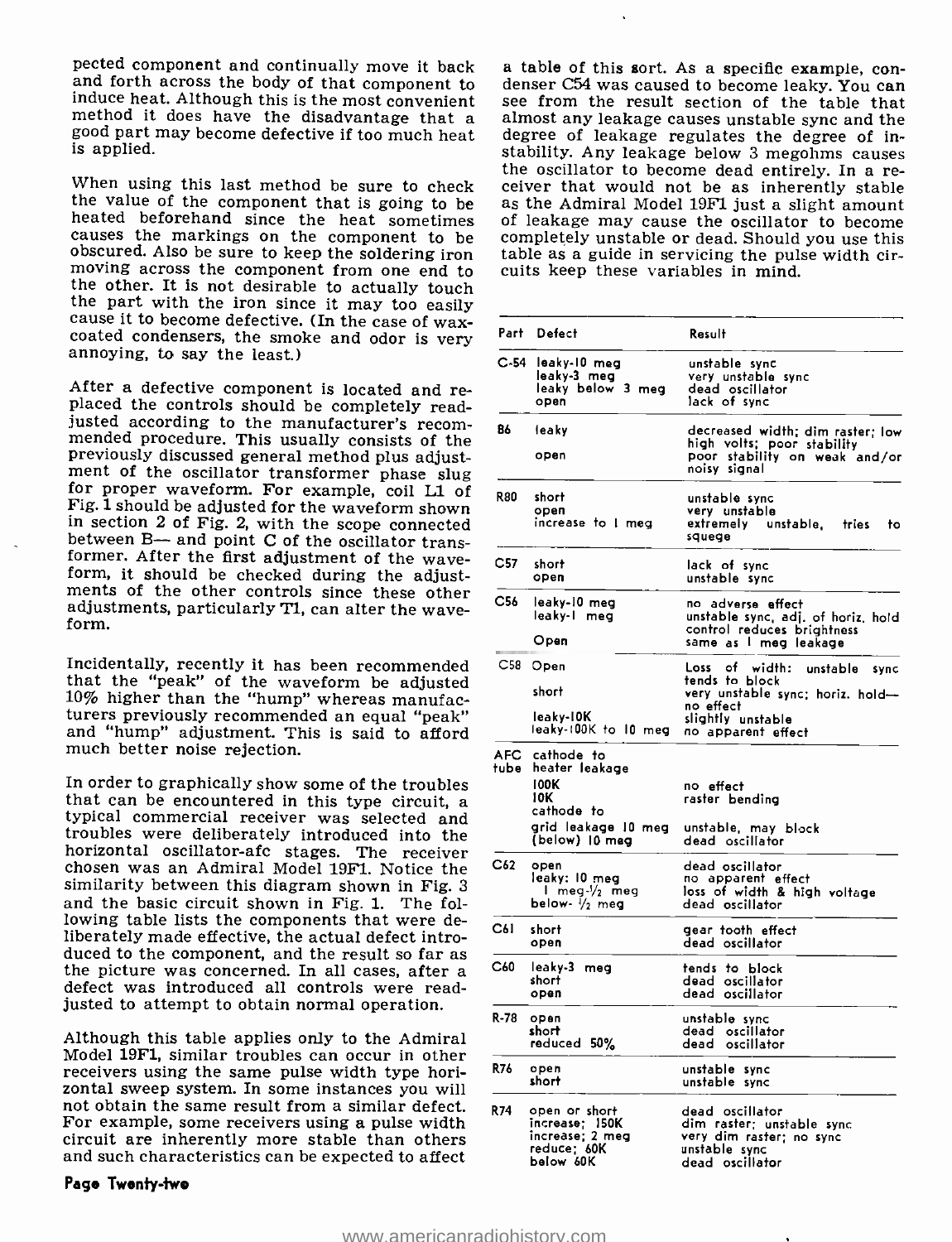#### (Continued from page 9)

stock of tubes with them; a serviceman can ex-<br>nect to replace some tubes in the sets that he which in services, and he must have the replacement tubes with him. Since he, of necessity, has the tubes with him, he can test by substitution rather than bringing along a tube tester.

This is particularly important to the man who is doing only a small amount of part-time work.<br>To be prepared to test any tube that he runs into, a serviceman must have an extensive stock of tubes. Such a stock of tubes would cost far more than \$100. A tube tester that will enable the serviceman to check any tube plus any additional that you may wish to test. For example, some<br>tubes that may be produced in the future will tube testers produced today do not have sockets tubes that may be produced in the future will cost less than this.

emission type and the mutual conductance type.<br>The first is the least expensive of the two and measures the emission of the tube as its name indicates. With this type of tube tester, dc voltages are applied to the plate, screen and grid, and the flow of dc cathode current is measured by the meter on the instrument. There will be a few instances in which a tube will not function properly in a circuit and yet its emission is normal. Perhaps the mutual conductance is far lower than normal as a result of a shift in the position of the control grid within the tube or some other similar situation. In a case such as this, an emission tester will show the tube to be good while the tube is responsible for the failure of the circuit. So you see, the emission type tester is not foolproof.

of the tube under test. In other words, it indicates the amount of change that takes place in the previous discussion, a tube tester only fieasthe plate current when an ac signal is applied to the control grid. The meter on the tube tester<br>indicates the mutual conductance of the tube in<br>mission and thereby be indicated as<br>mission type tester, and nevertheless indicates the mutual conductance of the tube in a tube will tell a great deal more about how it will work in a circuit than merely knowing the dc over, in many instances a tube can have a cathode<br>emission when no signal is present. On emission that is considerably lower than the us-<br>cathode emission when a conductor cathode emission when no signal is present. On the other hand, mutual conductance tube testers are extremely expensive, and as a result they are practical only for service shops that do a reasona-<br>bly large volume of business. For the small service shop or the part-time repairman, the emission type tube tester is far more practical even with its limitations.

Regardless of which of the two types of tube testers you choose, the characteristics to look for are the same. First and foremost is that the tube tester will not become obsolete. Be sure to find out whether or not the manufacturer is prepared to supply you with tube charts periodically that will contain information on testing new tubes.

On the other hand, the tube tester is actually switches and potentiometers on it that are con-<br>more economical than checking by substitution. stantly being readjusted. If the tube tester is not Ease of operation is another important consid-A careful examination of the chart which indicates how the instrument is to be set up for each tube and the various controls on the tube tester will enable you to see whether the instrument will be simple or awkward to use. It is also very essential that the tube tester be well built mechanically. A tube tester has numerous well built, these parts will wear out requiring costly and time -consuming replacements.

There are two basic types of tube testers, the tubes, and therefore it is essential that you have Always check the various tube sockets on a tube tester to be sure that it has sockets that will accommodate the various different types of tubes that you may wish to test. For example, some for the old 4 and 5-pin tubes that were in use before 1940. You may have occasion to test these a tube tester that is capable of doing this. All tube testers have provisions for testing for shorts but only the mutual conductance type will test for gas.

> Unfortunately, there are few detailed specifications given for tube testers. Instead, you must carefully examine the tube tester itself to determine if it has the features that you want. One of the best guides in obtaining a tube tester is purchase it from a highly reputable manufacturer; preferably a manufacturer with whom you have done business before and you are familiar with the quality of his instruments.

A mutual conductance type tube tester as its uvery in a tube is good on call. The measures the mutual conductance testers frequently have scales on them that say of the tube under test. In other words, it indi-<br>of the tub Many men when first embarking on a career of Radio Servicing develop a misconception that a tube tester is an instrument that will tell positively if a tube is good or bad. Even though tube testers frequently have scales on them that say good and bad, this is not true. As you know from ductance of a tube. A tube can have satisfactory cathode emission and thereby be indicated as it can still be responsible for circuit failure. Moreover, in many instances a tube can have a cathode emission that is considerably lower than the usnot seriously affect the operation of a piece of equipment. Also, a tube can have satisfactory mutual conductance and still be responsible for circuit failure. A tube tester is not a foolproof device that tells if a tube is good or bad. However, when a tube tester is in the hands of a good technician who takes the information that the tube tester gives him and adds this information to his knowledge of how the particular circuit works and the symptoms of the trouble, the tube tester is an exceedingly useful instrument.

> Once you have become familiar with the speci- (Continued on page 26)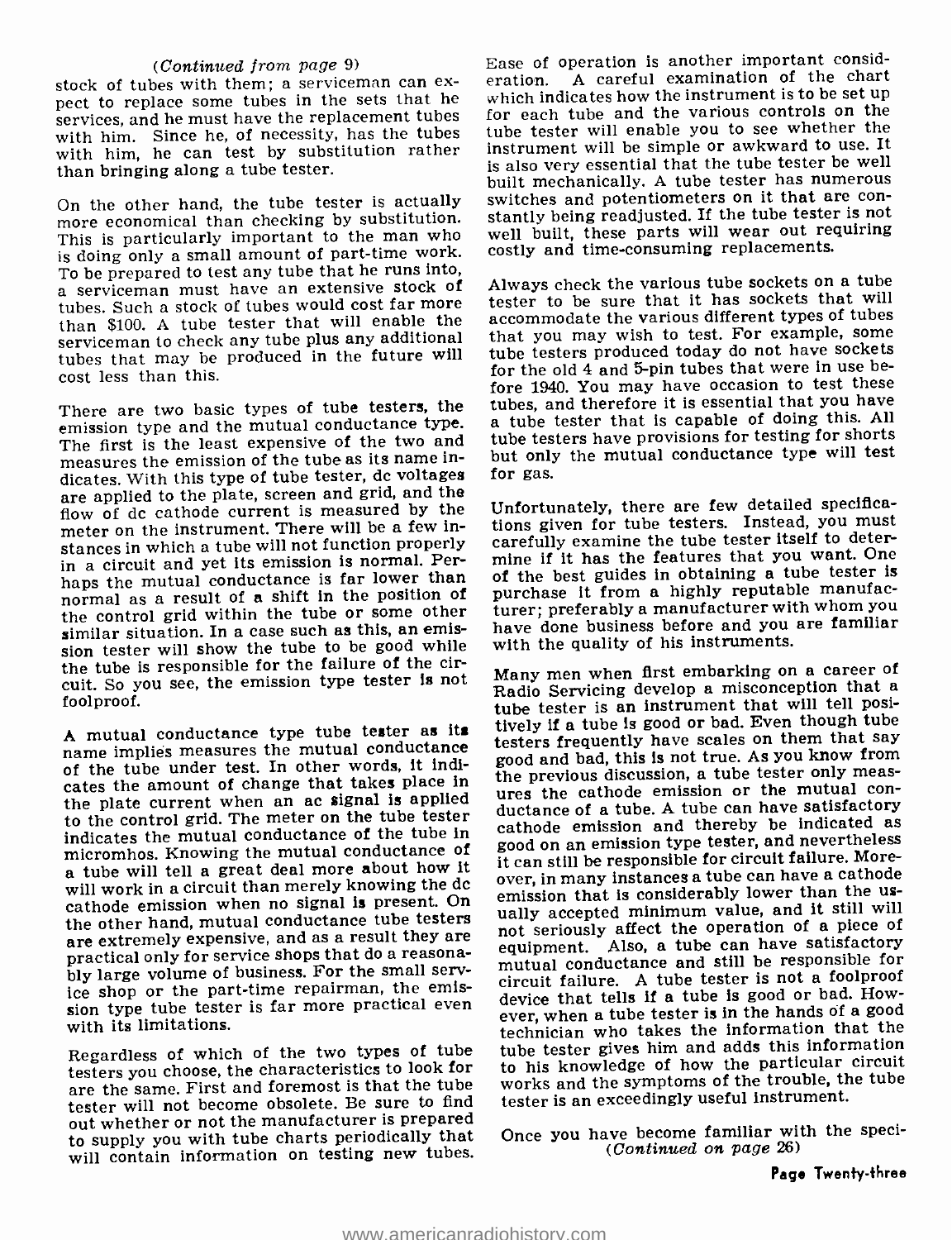

By B. VAN SUTPHIN NRI Consultant

# Subject: A HANDY HANDFUL

Every so often, a new piece of equipment comes<br>on the market that makes servicemen wonder,<br>"Why didn't I think of that?" It is usually a<br>simple instrument that does a certain job that<br>has bothered servicemen for years. Let

The instrument shown on the facing page is about the handiest thing since the invention of plug-in tubes.

Every serviceman who has tried to check the be forced to check the fuse with an ohmmeter.<br>
filaments of tubes used in series-string equip-<br>
meta pyreciates how difficult it is to hold a and if the bulb lights, the fuse is

too much of a problem on modern tubes, but it does give beginners considerable trouble.

With the "handy handful" shown on the facing page, there need be no more problems with using an ohmmeter to check tube filaments.

system is to remove the tubes one by one and<br>check the individual filament with an ohmmeter.<br>With the NRI Model O Series String Filament<br>Tester, you can simply remove the tubes one<br>at a time and plug them into the correspo

The filament testing arrangement in this instrument is such that you can check all tubes that Another point: Two "pin straighteners"-one for are likely to be used in a series-string arrange-<br>ment. This includes the older tubes such as the vided on the panel. These are very convenient if<br>25Z6, and the very latest tubes such as the 600-<br>wou accidentally bend the

To check a particular tube, plug it into the only

Page Twenty-four

socket that it will fit—except in the case of 7-pin tubes when there is a special socket marked "battery type tubes only"—and if the bulb lights, the tube filament is good.

Special test terminals are also provided for<br>checking fuses. Of course, it is generally easy to<br>tell when a fuse is blown out simply by looking<br>at it, but there are times when the appearance<br>of a fuse may fool you, and you the two terminals at the bottom of the panel,

Also, there is the problem of not knowing which<br>pins are the filament pins. Of course, this isn't<br>wided. There are two terminals at the lower right<br>too much of a problem on modern tubes, but it<br>of the panel. To check the i battery-powered. There are two small 1.5-volt short those two terminals together. If the bulb<br>lights, the batteries are good. If it doesn't, re-<br>place the batteries.

Suppose that you have a 5-tube ac-dc receiver the filament pins of picture tubes. Since pins 1 and none of the filaments light. This tells you and 12 of a picture tube are always the filaments, that one of the filaments is The cable coming out of the left side of the case<br>terminates in a plug especially designed to fit<br>the filament pins of picture tubes. Since pins 1<br>and 12 of a picture tube are always the filaments,<br>simply slipping this so

This handy little tester weighs only  $8\frac{1}{2}$  ounces,<br>and is small enough to fit in a man's trousers<br>pocket. Because of its small size and its light<br>weight, it is easy to carry, and will certainly<br>prove to be a handy hel

ma tubes designed for use in modern TV receivers. trying to get it out of a crowded TV set. 7-pin tubes and one for 9-pin tubes are also proyou accidentally bend the pins of a tube while

One more point-it also checks pilot lamps.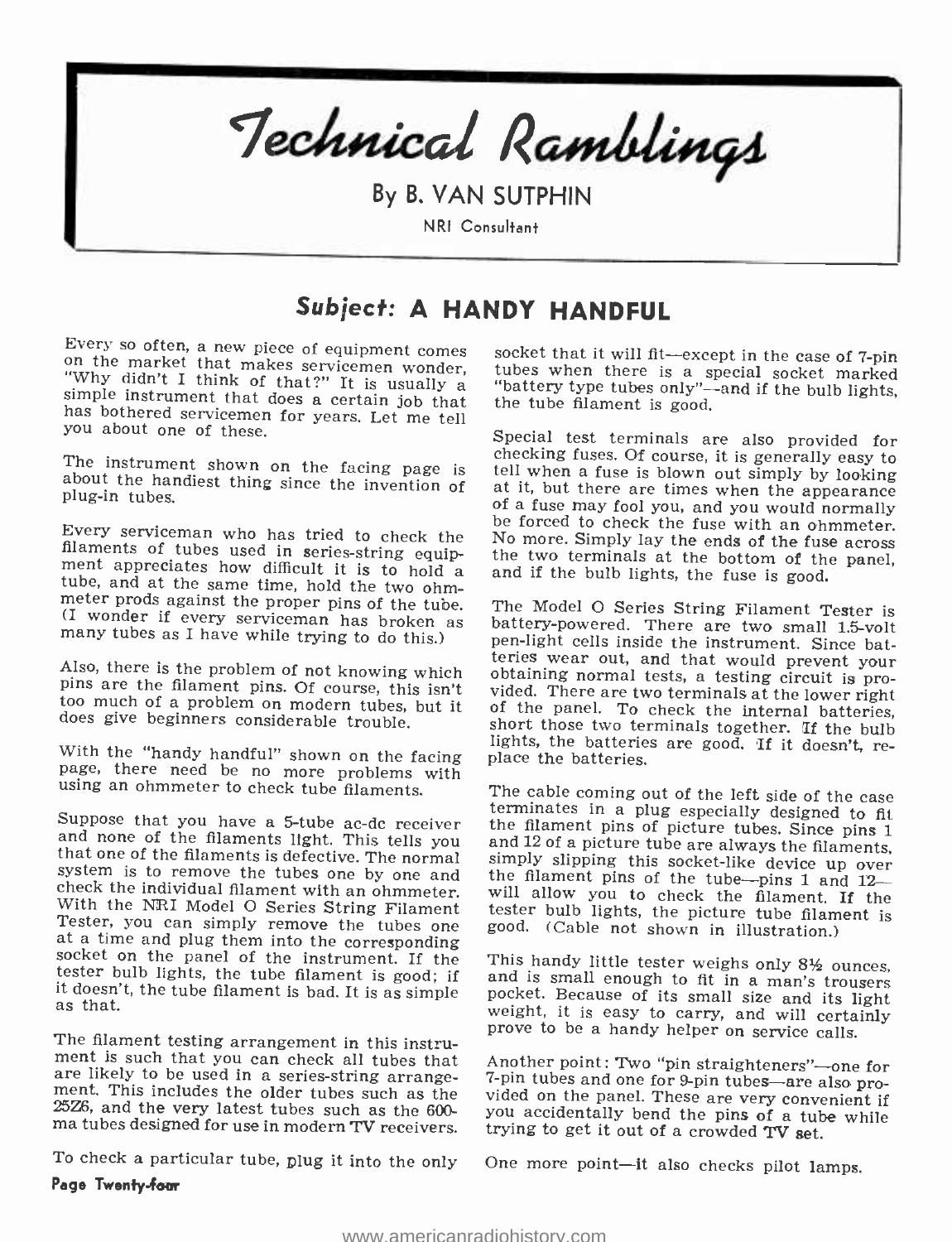# NRI SERIES STRING FILAMENT TESTER



# Low Price Means Worth - While Savings On This Handy Instrument

Made for NRI by a well-known manufacturer,<br>the Model O Series String Filament Tester is a real buy at \$5.50 ... substantially below the selling price of comparable instruments.

The most frequent cause of tube failure is an open filament. With the NRI Model O, you can check the filaments of tubes in series string Radio-TV receivers FAST. Just plug tube into the socket it fits. If test lamp lights, filament is good. (7 -pin battery tubes use a plainly marked socket.) To check fuses, place ends on contact points. If pilot lamp lights, fuse is good.

Convenient to use in customer's home. Carry in pocket or tool box. Speed up your service work. Order today.



Only  $\sum 50$  postpaid, complete

#### THESE IMPORTANT FEATURES

- $\bullet$  completely self-contained, uses 2 long-life penlight cells
- can be conveniently carried in jacket. Size:  $1''$  x  $3\frac{1}{2}$   $\frac{1}{2}$  x  $5\frac{3}{8}$   $\frac{1}{2}$
- $\bullet$  easy to use-complete instructions on back
- built in pin straighteners for miniature 7 -pin and 9 -pin tubes
- handsomely styled. Custom made case, brushed aluminum panel with black lettering

### QUICK CHECKS

- $\sqrt{ }$  Receiver tubes for filament continuity
- $\vee$  TV picture tubes for filament continuity
- $\sqrt{ }$  TV and Radio set fuse continuity
- $\vee$  Pilot lamps, bayonet and screw-base types
- $\vee$  Most TV filament strings

 $--$ ORDER BLANK $---$ 

USE THIS BLANK TO ORDER YOUR SERIES STRING FILAMENT TESTER

National Radio Institute Washington. D. C.

I enclose \$5.50 for which send me, postpaid, one NRI Model O Series String Filament Tester.

| City Zone State                                                   |
|-------------------------------------------------------------------|
| (If you live in Washington, D. C., add 2% for D. C.<br>Salos Tax) |
| Page Twenty-five                                                  |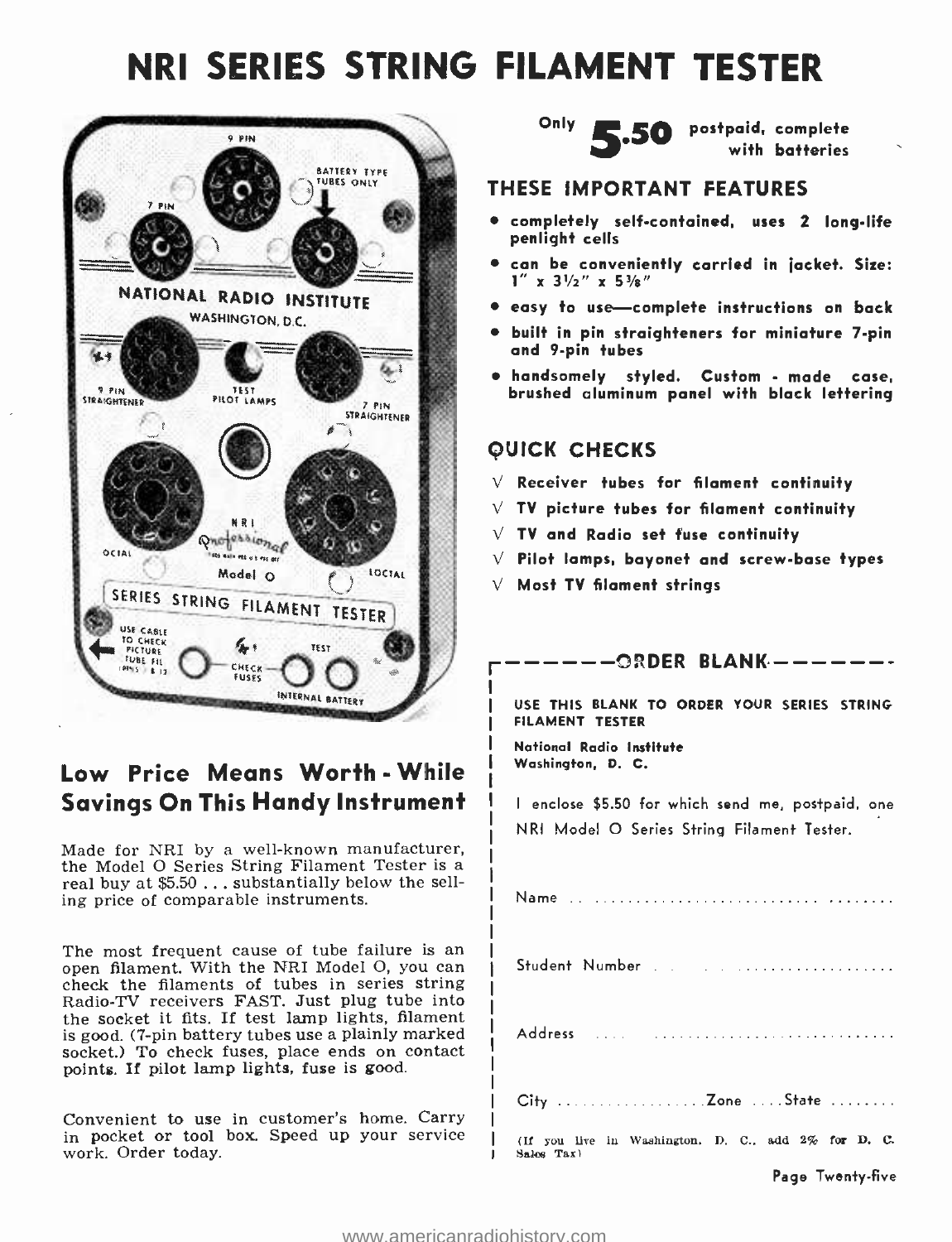(Continued from page  $23$ )<br>fications of basic servicing instruments and what<br>they mean, you will have no difficulty in analyzing the specifications of all servicing instruments. frequently find in your servicing work that a In addition to the more common servicing instru-In addition to the more common servicing instru-<br>ments that we have discussed thus far, there trouble-shooting a set, clearly this piece of equip-<br>are numerous other instruments that are used to ment should be at the head are numerous other instruments that are used to speed up the servicing procedures in shops where the large volume of business makes speed an important factor. Such instruments as the signal into this category.

yourself, and they are not factory checked after<br>assembly the same price. Another<br>assembly to be sure that they do come up to their<br>important consideration in obtaining test instrurated specifications. The same specifications that ments is that you do not want to use up your<br>are given for factory-built instruments are also capital buying very expensive equipment with are given for factory -built instruments are also given for kit type instruments. They should be evaluated in the same way.

will yield a good profit requires an investment<br>in equipment and parts. Choosing your test in-<br>Should the occasion arise where you are unin equipment and parts. Choosing your test instruments wisely will enable you to turn your certain about the merits of a piece of test equip-<br>starting capital into equipment that will best ment, ask the man who owns one. If he immedi-<br>enable you to get maximum profit work. The first item to consider in pur-

chasing equipment is exactly what piece of equipment do you need at the time. Your own experience is the best guide to this. When you trouble-shooting a set, clearly this piece of equipequipment that you are going to obtain.

portant factor. Such instruments as the signal After you determine that you do need a specific<br>tracer, the RC Tester, and other instruments fall piece of test equipment, carefully check the<br>into this category. make this equipment. Compare the specifications<br>into prominence. These instruments have come<br>into advantage of being less expensive than factory-<br>built instruments. They have the disadvantage<br>built instruments. They have t Test instruments are both important and expen-<br>sive. Going into servicing work on a scale that select the best equipment for the job at hand. piece of test equipment, carefully check the of the equipment made by different manufacturers to see which is the best, taking into acspecifications of two prominent oscilloscopes important consideration in obtaining test instruments is that you do not want to use up your capital buying very expensive equipment with with fewer features will be completely adequate<br>for the job. A careful consideration of the spec-<br>ifications of test instruments will enable you to select the best equipment for the job at hand.

certain about the merits of a piece of test equip-<br>ment, ask the man who owns one. If he immedi-<br>ately tries to sell you his at a big savings you<br>don't want it any more than he does.

|                                                 | <b>NRI</b><br>Model 56 | Oscilloscope<br>made by<br>prominent<br>manufacturer |
|-------------------------------------------------|------------------------|------------------------------------------------------|
| Frequency Response (vertical) $\pm$ 3 db        | $10-4.5$ meg.          | $0 - 500$ $k_c$                                      |
| Sensitivity (direct probe & cable)              | .014 v. per inch       | .025 v. per inch                                     |
| Calibration signal available                    | Yes                    | Yes                                                  |
| Input resistance                                | 2 meg                  | l meg                                                |
| Input Capacity                                  | $28$ mmf               | $80$ mmf                                             |
| Sweep circuit frequency                         | 10cps to 100kc         | 15cps to 35kc                                        |
| Regulated Power Supply                          | Yes                    | No                                                   |
| Number of tubes                                 | 12                     | 8                                                    |
| Direct reading calibrated vertical gain control | Yes                    | No                                                   |
| Sync polarity reversing                         | Yes                    | Yes                                                  |
| Matched probe kit available                     | Yes                    | Yes                                                  |

 $\frac{\ }{\ }$  ---- n r i---

 $-n \rightharpoonup$  i  $-$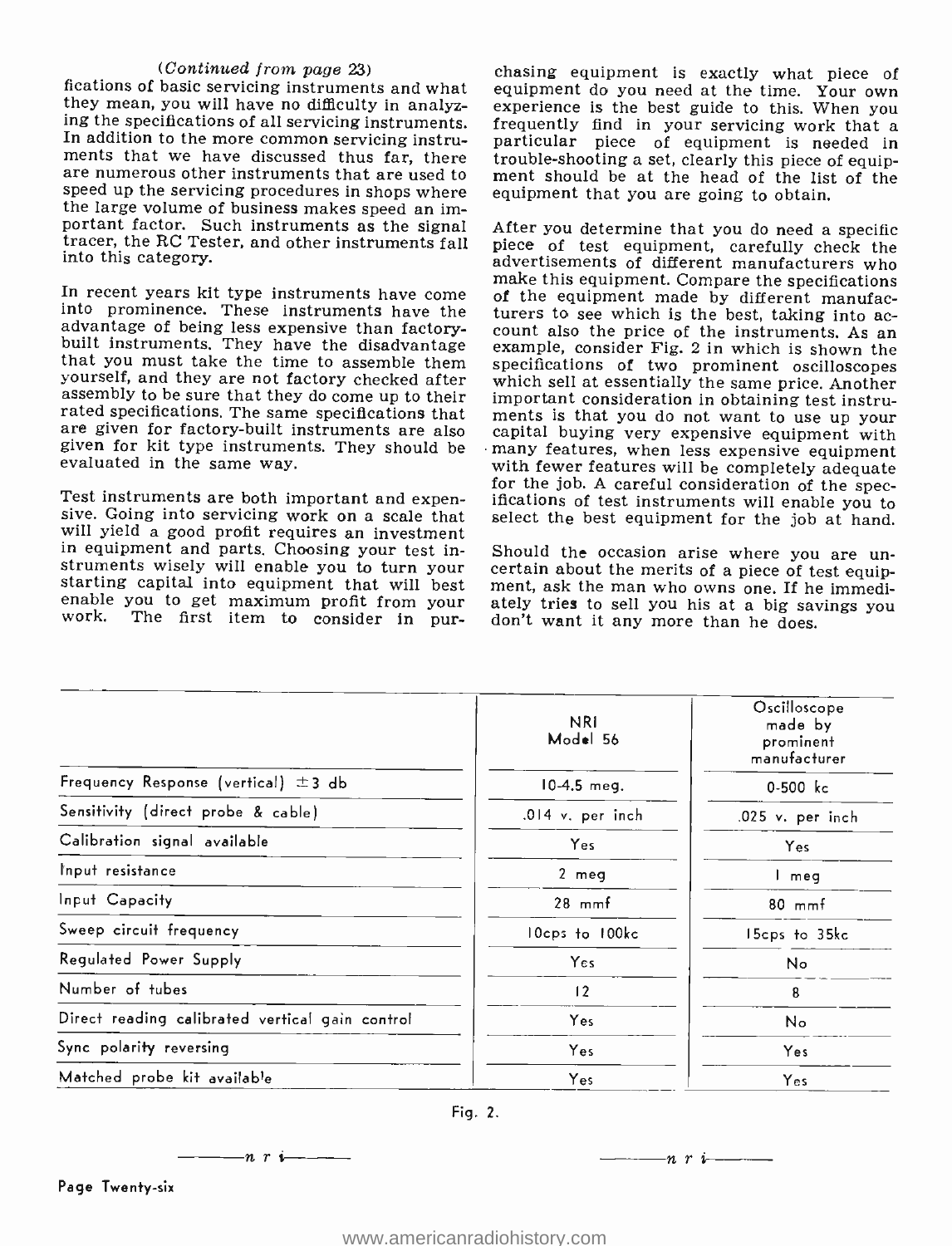### Mystery Payment

#### Is it Yours?

A United States Postal Money Order, No. 2- 8,687,898 for \$5 dated February 4, 1957.

the space provided on the money order. It came<br>to us in a plain envelope without any name or<br>return address and there wasn't any identification with it.

account of the student who sent it. He'll probably be very annoyed when his next statement banquet. Rear Adm. H. C. Bruton, chief of naval fails to show that credit. But until we get some word from the student to identify himself, it will remain a mystery payment.

### Cover Photo

The Purchaser neglected to write his name in voluntarily handling an average of 3000 messages We'd like very much to credit this money to the Philadelphia. She received the Edison cup and a account of the student who sent it. He'll prob-<br>\$500 check on Feb. 28 in Washington, D. C., at a FIRST lady "Ham of the Year" is Mrs. Mary ("Mae") Burke who has won General Electric's 1956 Edison Radio Amateur Award for public service. She is known throughout the world for a month in Morse code, many from far-flung military outposts. Mrs. Burke, 45, has been a licensed radio amateur since 1932. Eight hours a day she operates station W3CUL at her home at <sup>265</sup> Waverly Road, Morton, Pa., on the outskirts of Philadelphia. She received the Edison cup and a communications, was the principal speaker. She is the first woman to win this annual Award which started in 1952.



# Chapter Chatter

Springfield, Mass. Chapter is moving right ahead with its TV Demonstration Panel. As expected, the project has met with enthusiastic reception, not only by the regular members of the Chapter but also by others who have heard about it. Attendance at the meetings is steadily rising and new members have joined the Chapter as a direct result of the program.

Headquarters that the plan of instruction using the TV Demonstration Panel was copyrighted in <sup>1950</sup>by Lyman Brown, the Chapter's Technical Director, and that the Springfield Chapter is employing it with his sanction as a fellow -mem- ber.

Lyman Brown has very generously offered to furnish details of the TV Demonstration Panel to any other Chapters who wish to make use of

it. The Detroit Chapter has already indicated its interest by taking advantage of Mr. Brown's willingness to make the construction plans available to other Chapters. Other Chapters wishing to undertake the construction of a TV Demonstration Panel should write to Mr. Lyman Brown, 69 Pasadena St., Springfield, Mass.

Chairman Howard Smith has informed National — not been attending meetings of the Springheid<br>Headquarters that the plan of instruction using — Chapter—regardless of whether they are mem-NRI students and graduates in the area who have not been attending meetings of the Springfield bers of the Chapter-should avail themselves of this opportunity to get a thorough grasp of the construction and servicing of a TV receiver.

> Meetings are held at 7:00 P.M. on the first and third Friday of each month at the U. S. Army Headquarters Building, 50 East St., Springfield. The Chairman is Howard Smith, 53 Bangor St., Springfield; the Secretary, Marcellus Reed, <sup>41</sup>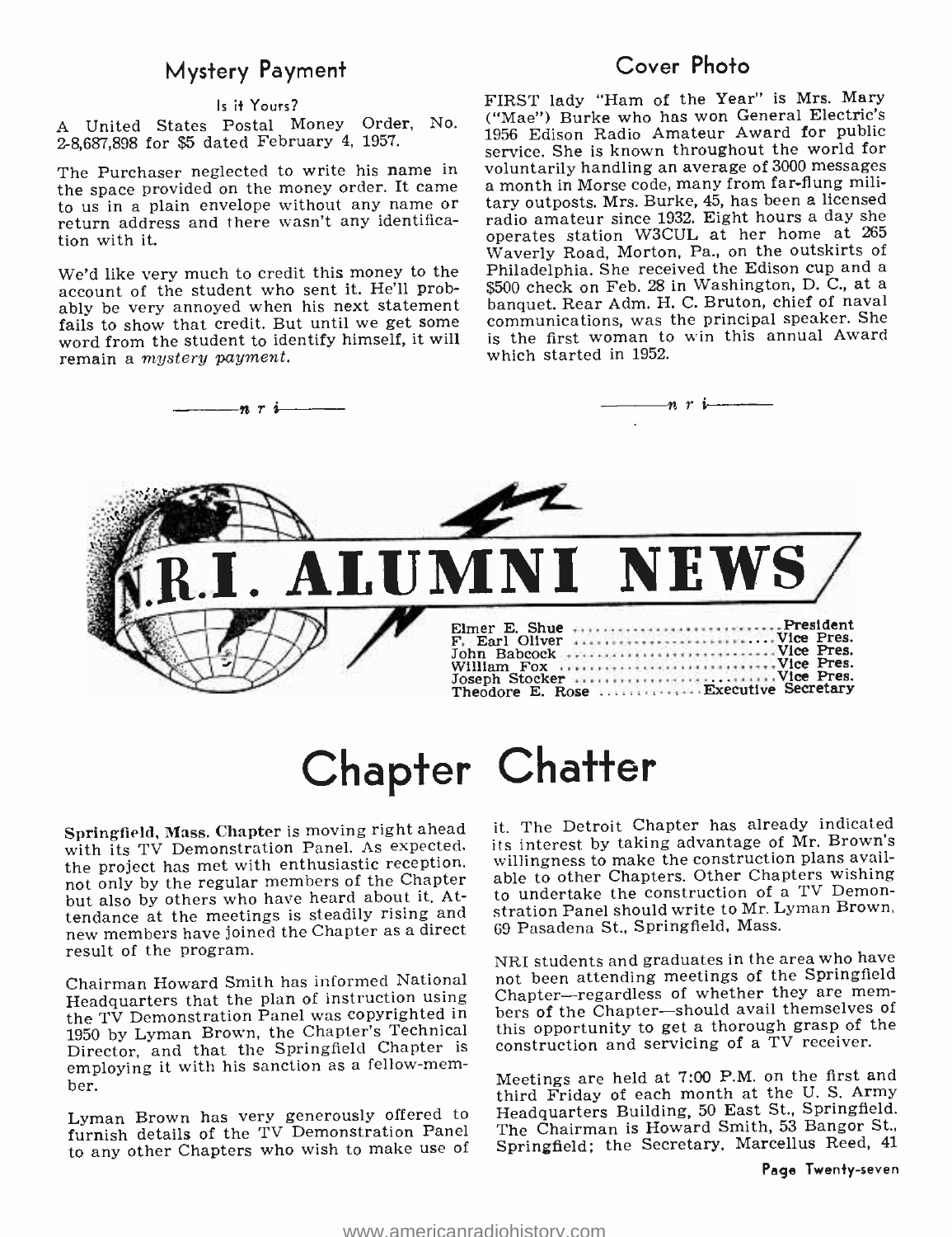#### Westland St., Hartford, Conn.

New York City Chapter has been temporarily<br>deprived of the services of its hard-working Sec-<br>retary, Emil Paul. A week before Christmas Emil<br>was injured in an auto accident, suffered a<br>severe concussion—so severe that he l

In spite of his condition, Emil—ever mindful of<br>his duties and responsibilities—telephoned Na-<br>tional Headquarters on the recent activities of<br>his Chapter. Under the circumstances the fol-<br>his Chapter. Under the circumstan

Frank Zimmer delivered a rather unusual talk on the dangers of carbon tetrachloride. This is a subject with which every serviceman should acquaint himself; under some circumstances and acquaint himself; under some circumst to some people carbon tetrachloride can be <sup>In the</sup> New Orleans area to know that they are poisonous. Chapter Chairman Ed McAdams made cordially invited to attend the meetings and bea talk consisting of timely tips on Radio and TV come associate members of the Chapter if they troubles; Dave Spitzer on power supplies and associate members is that the latter may not TV troubles. More Antony on substitut TV trouble; Marc Antony on substitutions for foreign tubes; Frank Catalano on TV Dogs.

ful advice and information in Radio and TV<br>Servicing from practical, experienced men. NRI<br>students and graduates, even though they may<br>not be members, are urged to attend meetings of<br>the Chapter and profit by the practical

The Chapter meets at St. Marks Community Center, 12 St. Marks Place, New York City. The Chairman is Edward McAdams, 135 West 90th Street, New York. The Secretary is Emil Paul, 6 Gateway, Bethpage, L. I., N. Y.

New Orleans Chapter extended its customary warm Southern hospitality to Ted Rose, Executive Secretary of the NRI Alumni Association, who was a guest at the Chapter's annual shrimp feast.

Although no longer Secretary, due to his having Philadelphia - Camden Chapter reports eight to travel so much in his job, Anthony Buckley more new members: Graduate James Ring, was very much in evidence at this affair sinc did his usual excellent job with the victuals. You<br>have to go to New Orleans—and to this annual Philadelphia, and Graduate Victor H. Frey and<br>get-together of the New Orleans Chapter—for Associate Norman Funk, both of Cones get-together of the New Orleans Chapter-for this kind of shrimp and hospitality.

#### Page Tweniy -eight

Since this was a social, only two items of business were transacted. Following a short talk by Ted Rose, the retiring Chairman, Alfred Francis, expressed his appreciation to the members for the cooperation given him during

Upon being installed the new officers thanked the members for the confidence placed in them and expressed the hope that they would fulfill their duties as well as the officers for the pre- vious year.

Considerable discussion then took place as to<br>whether the Chapter should continue to meet<br>as in the past, on the first and third Tuesday<br>of each month. The consensus of opinion was<br>that members were too busy with radio and

A mere report of these talks gives no indication<br>of how valuable they can be in acquiring help-<br>hers<br>hers form them as graduate memcome associate members of the Chapter if they<br>wish. The only difference between regular and<br>associate members is that the latter may not<br>vote or hold office. NRI Graduates are of course<br>entitled to full membership. Except

> A drawing was made for a door prize, a video probe donated by Chapter Member C. E. Davidson, proprietor of the Columbia Radio & Supply Company, New Orleans. The prize was won by John Moore.

> The Chapter is planning soon to have repre- sentatives of Bell Telephone as guest speakers on transistors and sun -powered batteries.

Meetings are held at the home of Chapter Mem- ber Louis Grossman, 2229 Napoleon Ave., New Orleans. NRI students and graduates interested in attending the meetings should get in touch with Chairman Pat Boudreaux, 1015 Race St., or Secretary Oscar Hilding, 6225 St. Anthony St., New Orleans.

Frank Kennedy, Student Frank Donnelly, all of Our warmest welcome to these new members.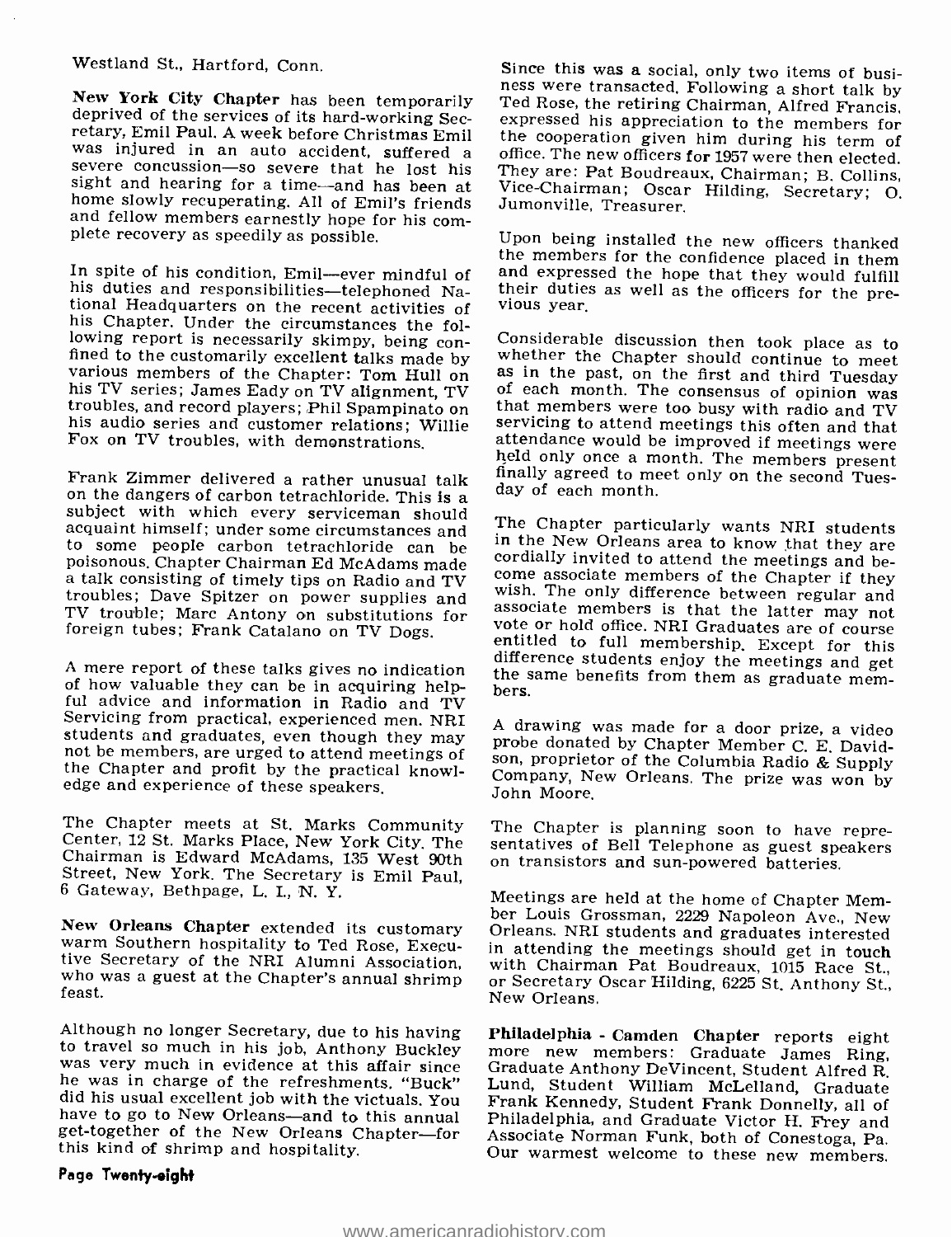

Charles Unrath, Sylvania Philadelphia TV Service Manager, Russ Mauger, Sylvania Distributor Service Manager, and Hank Fillman, Sylvania District Service Manager, discussing the proper servicing of a Sylvania TV receiver at a meeting of the Philadelphia- Camden Chapter.

new high, that he has been going at it with ham-<br>mer and tongs without a stop day and night, seven days a week. He declares that long as he has been doing service work, he has never been spoke on Zenith's "Space Command" automatic<br>so busy and that it is the same with all the other that it is the same with all the same with all the same wit<br>him and during his t Radio-TV servicemen he talks to.

Nevertheless, the Chapter is managing to maintain its usual heavy program of guest speakers, exhibitions, and various other activities. The Chapter is proud<br>Chapter welcomed as guest speakers Mr. Hank honorary member. Chapter welcomed as guest speakers Mr. Hank



Ted Rose administering the oath of office to President-Elect Elmer Shue.

Fillman, District Service Manager of the Sylvania Electric Products Company, Mr. Russ Mauger, Philadelphia Distributor Service Manager for Sylvania, and Mr. Charles Unrath, Sylvania TV Service Manager for Philadelphia. They brought two Sylvania TV Receivers for demonstration purposes. Mr. Fillman gave an excellent talk on how to remove the chassis<br>from the cabinet, also some very good hints on servicing the receivers. The Chapter members present then inspected the chassis out of the cabinet and saw how to replace it in the cabinet. sets operate, servicemen need a demonstration of this kind in order to make the servicing of them easier. Members also learned all about the Halo light. Sylvania not only provided service bulletins and schematics but also donated four door prizes, which four lucky members took home with them.

Secretary Jules Cohen says that TV service work picture tubes and receiving tubes. Mr. Fillman<br>in the Philadelphia-Camden area has struck a promised to do so. Chapter members were so well pleased with Mr. Fillman's talk and demonstration that they asked him to return at some future time to speak on promised to do so.

> At another meeting Mr. Floyd Myers, Service Manager of the Stuart Lochheim Corporation, spoke on Zenith's "Space Command" automatic tuning. Mr. Myers brought the mechanism with hers the parts composing the device. He also brought service bulletins which were distributed among the members. The Philadelphia-Camden Chapter is proud to have Mr. Myers as an

> Representatives from other manufacturers are scheduled to appear as guest speakers at future meetings.

> All NRI students and graduates in the Phila-<br>delphia-Camden area are extended a warm welcome to attend meetings and get the benefit of these talks and demonstrations. Contact Secretary Jules Cohen, 7124 Souder St., Philadelphia. The meetings are held at the Knights of Columbus Hall, Tulip and Tyson St., Philadelphia.

> Baltimore Chapter announces a change in its<br>Secretary, Joseph Nardi, who was elected as Secretary for 1957, had to resign the office. Having been assigned to night work, he cannot attend meetings with the regularity necessary to schleger, 1106 S. Lakewood Ave., Baltimore 24, Md. has taken over the office of Secretary. Our best wishes to you, John.

> The Chapter meets on the second Tuesday of each month at 100 North Paca St. Students and graduates in or near Baltimore are urged to attend the meetings, either as guests or prospective members. Write or telephone Secretary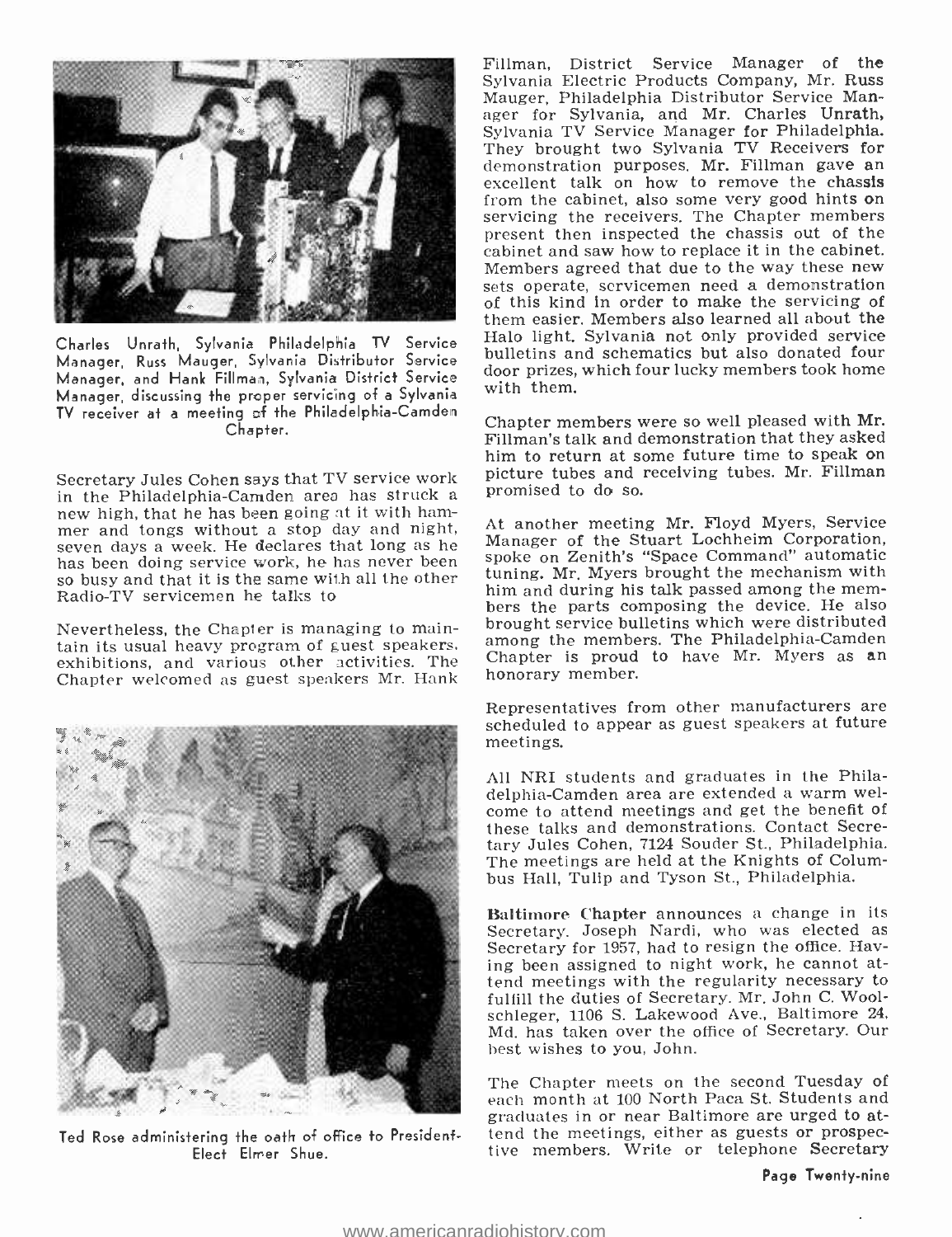

A few of the Baltimore Chapter members who attended <sup>a</sup>banquet honoring Elmer Shue's election as President of the NRIAA for 1957. Left to right: Claude Keller; Joseph Dolivka, Chairman of the Baltimore Chapter; Ted Rose, Executive Secretary of the NRIAA; J. Blan Straughn, Assistant Director of the NRI Instruction<br>Department: and Ernie Gosnell Vice Chairman of the Secretary Ed Kemp recently delivered a talk to Department; and Ernie Gosnell, Vice-Chairman of the Baltimore Chapter.

Ave., Baltimore.

Milwaukee Chapter Vice-Chairman Slavko Petrich has announced that he would welcome tele-<br>phone calls from members of the Chapter on rich has announced that he would welcome tele-<br>phone calls from members of the Chapter on Hagerstown at 8:00 P.M. on the second Thurs-<br>problems they encounter in Radio-TV Servicing. day of each month. The Chairman is John and shows how far members of local Chapters are willing to go in helping out fellow-members.

For the benefit of NRI men in the Milwaukee capped lately because most of its members are area who may not know about it, the Milwaukee employed in automobile or other factories in the area who may not know about it, the Milwaukee — employed in automobile or other factories in the<br>Chapter-publishes a monthly bulletin known as — Flint area and have been putting in a great deal the NRIAA Milwaukee Chapter News. In addition to reports of the activities of the Chapter, members report that they have more Radio-TV this publication contains practical information service work than they can do. But the factory and timely tips on Radio and TV servicing, test over-time is expected to taper off soon, so the equipment, tools, and other topics of interest to members will have more time to attend the equipment, tools, and other topics of interest to members will have Radio-TV servicemen. Those interested in re-Radio-TV servicemen. Those interested in re-<br>ceiving this very worthwhile publication should<br>write and request that their names be put on The Chapter invites NRI students and graduates write and request that their names be put on The Chapter invites NRI students and graduates the mailing list. Write to: The NRIAA Milwaukee in the area to attend its meetings. Get in touch 12.

Always eager to improve the publication, Editor Ernest Bettencourt accepted a suggestion by Mr. Lasky to inaugurate a Service Corner in the periodical. This will make the publication that much more interesting and informative.

Page Thirty

A searching analysis of and chalk talk on an<br>old TV receiver, an aged Air King, was conducted<br>by Mr. Petrich. The set showed only a thin hori-<br>zontal line and the trouble was traced to the<br>zontal line and the trouble was t

Ernest Bettencourt has obtained a plentiful supply of catalogs from electronic houses for distribution to those members who would like to have them.

The Chapter invites all NRI students and graduates in or near Milwaukee who care to do so, to come to its meetings. They will be welcome as guests. Get in touch with Chairman Erwin Kaphein, 3525 N. Fourth St., or Secretary W. Vliet St., Milwaukee.

Hagerstown (Cumberland Valley) Chapter has informed National Headquarters of its slate of man; Harry W. Straub, Vice-Chairman; Edwin M. Kemp, Secretary; Robert J. Saum, Treasurer.

Color TV Training Manual and it is a subject<br>John C. Woolschleger, 1106 S. Lakewood Ave., that Radio-TV servicemen would do well to ac-<br>or Chairman Joseph Dolivka, 717 N. Montford quaint themselves with. the Chapter on colorimetry. This is a lecture<br>course on color TV based on Howard W. Sams

> The Chapter invites all NRI students and graduates in the Cumberland Valley to come to its meetings, which are held at the YMCA ingerstown at 8:00 P.M. on the second Thursday of each month. The Chairman is John II. M. Kemp, 618 Sunset Ave., Hagerstown.

> Flint (Saginaw Valley) Chapter has been handiof over-time. On top of that, most of the older

Chapter News, 3407-A North 1st St., Milwaukee with Chairman Warren Williamson, 1201 Allen<br>12. St., or Secretary George Rashead, 338 E. Marengo, with Chairman Warren Williamson, 1201 Allen Flint. Meetings are held at the Buick Local Union Hall, Flint, on the second Saturday of each month.

> Chicago Chapter devoted a meeting to a discussion and study of Hi-Fi, the term used to denote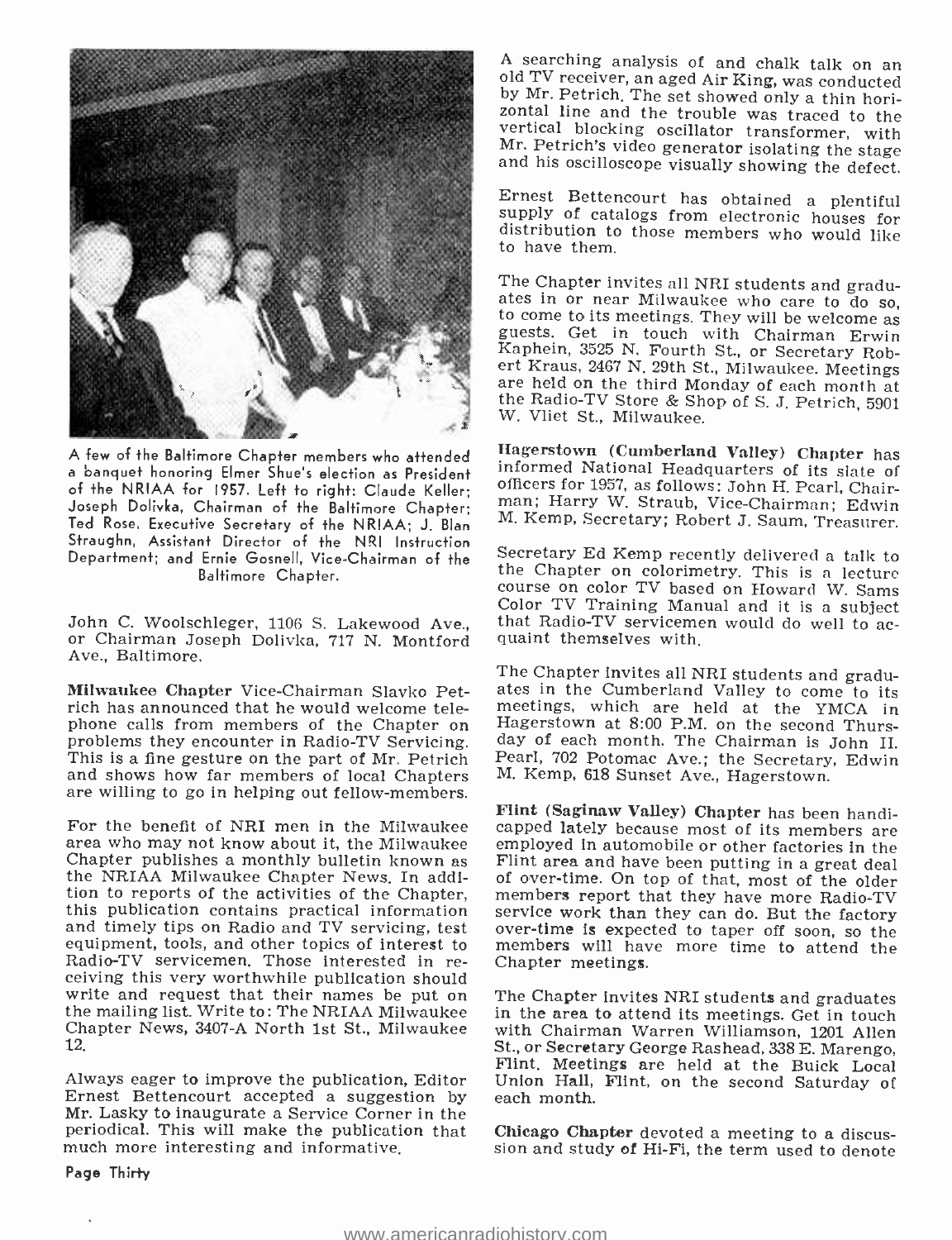high -class reproduction or recoraed musical performance that we hear so much talk about. There is a field of technique in the selection, setting up and servicing of Hi-Fi units. Much space is devoted to this subject in electronic publications<br>but the members feel they need to learn all they can about Hi-Fi and nothing will benefit them<br>more than an exchange of ideas and experiences.

<sup>A</sup>cordial invitation is extended to NRI men in the vicinity of Chicago to attend meetings of the Chapter. Write or telephone Secretary Charles C. Mead, 666 Lakeshore Drive, Room address, 666 Lakeshore Drive, West Entrance, 33rd Floor, on the second and fourth Wednesday of each month.

Detroit Chapter has undertaken the construction of a TV Demonstration Panel. Oddly enough, the Chapter reported this to National Headquarters just before the February -March issue of National Radio-TV News was mailed, and that issue included a report that the Springfield Chapter had already undertaken a similar – not only to meet a grand bunch of fellows but<br>project. The Detroit Chapter was advised to get – also to improve their store of practical Radioproject. The Detroit Chapter was advised to get in touch with the Springfield Chapter for help and advice on the construction and use of this enced old-timers. They will be heartily welcomed<br>namel. panel.

Due to the great interest created by these TV Demonstration Panels, it is expected that other Chapters will follow suit and want to build their own panels. This is a project that is well worth

 $\frac{1}{\sqrt{1-\frac{1}{n}}}\left\vert \frac{1}{n}+1\right\vert$ 

all the effort that can be put into it because of the help it can be to Chapter members in learning more about the construction and servicing of TV receivers.

The Chapter reports its officers for 1957 as follows: John Nagy, Chairman; John Stanish, Vice -Chairman; Earl Oliver, Treasurer; James J. Kelley, Recording Secretary; Leo H. Blevins, Assistant Secretary; Prince Bray, Librarian; Asa Belton, Financial Committee; Stanley J. Szafran, Financial Committee; Charles Mills, Sergeant -at-Arms.

At one meeting Earl Oliver held the interest of both new members and old alike with a discussion and demonstration of an RCA Radio Demonstration Panel. That is something Earl would do-hold the interest of his listenersfor he does so whenever he makes a talk.

Any NRI students and graduates in the Detroit area who are not attending meetings of the Detroit Chapter are missing a valuable opportunity not only to meet a grand bunch of fellows but TV knowledge through association with experienced old-timers. They will be heartily welcomed the second and fourth Friday of each month at St. Andrews Hall, 431 E. Congress St., Detroit. Write or telephone Chairman John Nagy, 1406 Euclid, Lincoln Park, or Secretary James Kelley, 1140 Livernois Ave., Detroit.

# Here and There Among Alumni Member's

Congratulations to Graduate Victor Castens, re- cently promoted to Chief Engineer at KGHM, Brookfield, Mo.  $\frac{1}{\sqrt{n}}$   $\frac{n}{1}$ 

Graduate Hayden L. Howard reports that he originally planned a career in music education. He has combined his NEI training with this and is now a recording technician with Fidelity Sound of Jacksonville, Fla. A clever combining<br>of talents!

 $\frac{\ }{n}$  r i  $\frac{\ }{n}$ 

Walter F. Turnage of Richmond, Va., services Accu-Ray; an electronic device that automatically adjusts the weight of cigarettes. A leading manufacturer stresses this in cigarette ads.

 $-\cdots$ n r i $\cdots$ 

From Hawaii, Graduate Charles Pilares writes he has a "going" Radio -TV shop. Says earnings have doubled since he started his NRI course.<br>We wish you continued success, Charles.

Graduate Morton Brotman of Baltimore, Md., says the only advertising he needs is the "chain" action of satisfied customers. Lots of business with low overhead is a good set-up.

 $n r$  i

### INDEX

| Article                                                       | Page |
|---------------------------------------------------------------|------|
| Editorial                                                     | 2    |
| What Test Equipment Specifications<br>Mean to You             | 3    |
| How to Follow-Up TV Receiver Trouble                          | 10   |
| Servicing the Pulse-Width Horizontal<br>Oscillator-AFC System | 18   |
| Technical Ramblings (A Handy Handful).                        | 24   |
| Cover Photo                                                   | 27   |
| NRI Alumni News, Chapter Chatter                              | 27   |